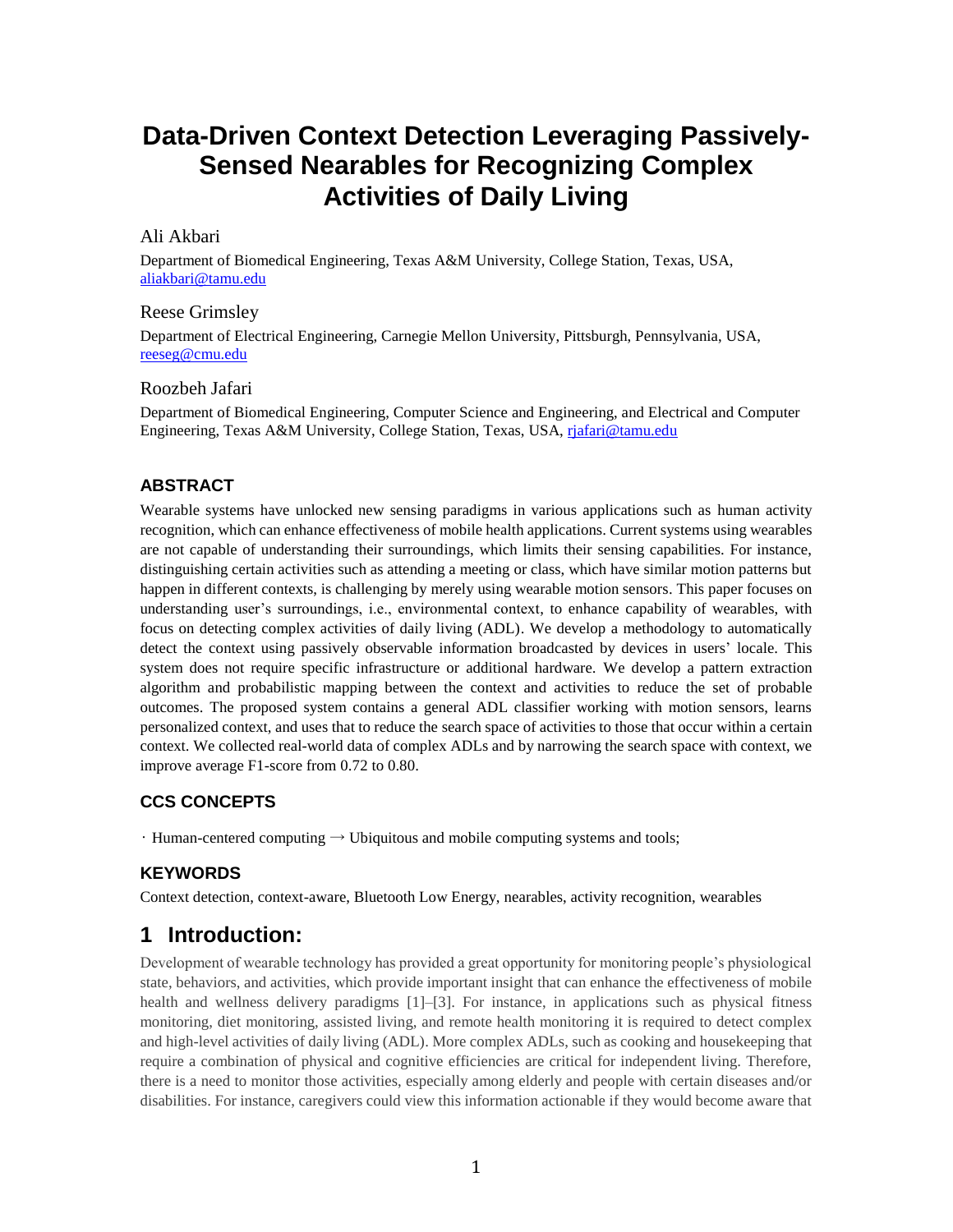patients with dementia cook repeatedly or walk at home too often [4]. In Diabetes or obesity, it is vital to monitor for how long the person is sitting or relaxing, how often they engage in physical activities such as running and exercising, and where and how often they eat [5]. In another example, in the application of stress monitoring, it is critical to understand people's daily routine and its changes over time as the progression of certain mental disorders are associated with less engagement in social and job-related activities [6]. Wearable devices have enabled a convenient way to achieve this goal [1]. However, wearable sensors are usually not aware of the context that they are working in. The context is a broad term that includes any additional information that could help better understand a specific situation. For activity recognition with motion sensors' data, this extra information could be the location of the user (e.g., home versus at work), their social interaction, and the time of day. Since the set of possible activities in each of these contexts could be different, understanding this contextual information improves the ability of the system to detect activities with complex motion patterns. Current state-of-the-art systems that use wearables are not capable of distinguishing a large number of complex activities, which may appear similar regarding movement of the hand but with vital differences in context, such as bicep curl exercise versus eating or running in the gym versus running in home. With the development of IoT technology, a wide range of information could be accessible from the devices in a particular environment [4]. Our goal is to leverage freely available data from "nearables" to identify context that could be associated to the user's surroundings, i.e., location, social groups, and nearby objects, in order to reduce the search space for the application of recognizing complex ADLs.

Contextual knowledge helps identify the most probable outcomes within an application domain based on the user's history within that context. With a reduced set of possible outcomes, models can be smaller and decision boundaries more distinct leading to a heightened accuracy. In the case of recognition of ADLs, these outcomes are the activities. The problem of activity recognition has been widely studied due to its paramount importance in remote health monitoring, assisted living, and smarthome development [7]–[9]. For instance, progression of Dementia can be comprehended from detecting ADLs over time. Wearable motion sensors such as accelerometer and gyroscopes have been widely used in conjunction with various machine learning algorithms to detect activities [10], [11]. However, detecting more complex ADLs with merely motion sensors is extremely challenging, if even possible, due to similarity in motion signature of various activities [4]. There is a lack in studies on detecting complex ADLs in the body of literature. To distinguish between those complex activities, understanding the users' surrounding is the key. In this case, knowing the context helps to narrow down the set of probable activities, which in turn facilitates the activity classification. Understanding the context can similarly assist wearables in any other sensing and recognition tasks.

To be useful and ubiquitous, this context (i.e., users' surrounding in this paper) must be developed realistically: the user should not have to deploy a network of sensors or other devices everywhere they go. Instead, context detection should take advantage of what exists already rather than burdening the user, and it must be personalized to individual's routine. Further, it should be scalable to many contexts and a variety of applications. Herein lies the issue with many prior works on context. To achieve good results, studies may constrain the environment or set of contexts they wish to discover. A common approach is to use GPS for location identification as an important context [12]. However, GPS-based solutions cannot account for social contexts that may exist irrespective of location. In addition, approaches relying on GPS have numerous issues from line-of-sight requirements to high power consumption to privacy concerns. Reliance on infrastructure placed by the user is another common approach; for instance, by placing known Bluetooth beacons in specific locations, researchers were able to detect a large set of complicated activities leveraging location information [4]. However, this method places a burden on users and is not scalable and ubiquitous as it requires the users to place a specific device in each room.

For an unobtrusive, scalable, and data-driven context detection we use freely available Bluetooth low energy (BLE) data broadcasted by devices in users' surrounding. It is also known as nearables [13]. These nearables could effectively be all devices equipped with Bluetooth such that they are passively detectable from the wireless signals they transmit. It is worth mentioning that, in this study we do not need to deploy any specific BLE device. Instead, we leverage the BLE data broadcasted by any device in the vicinity of the user and rely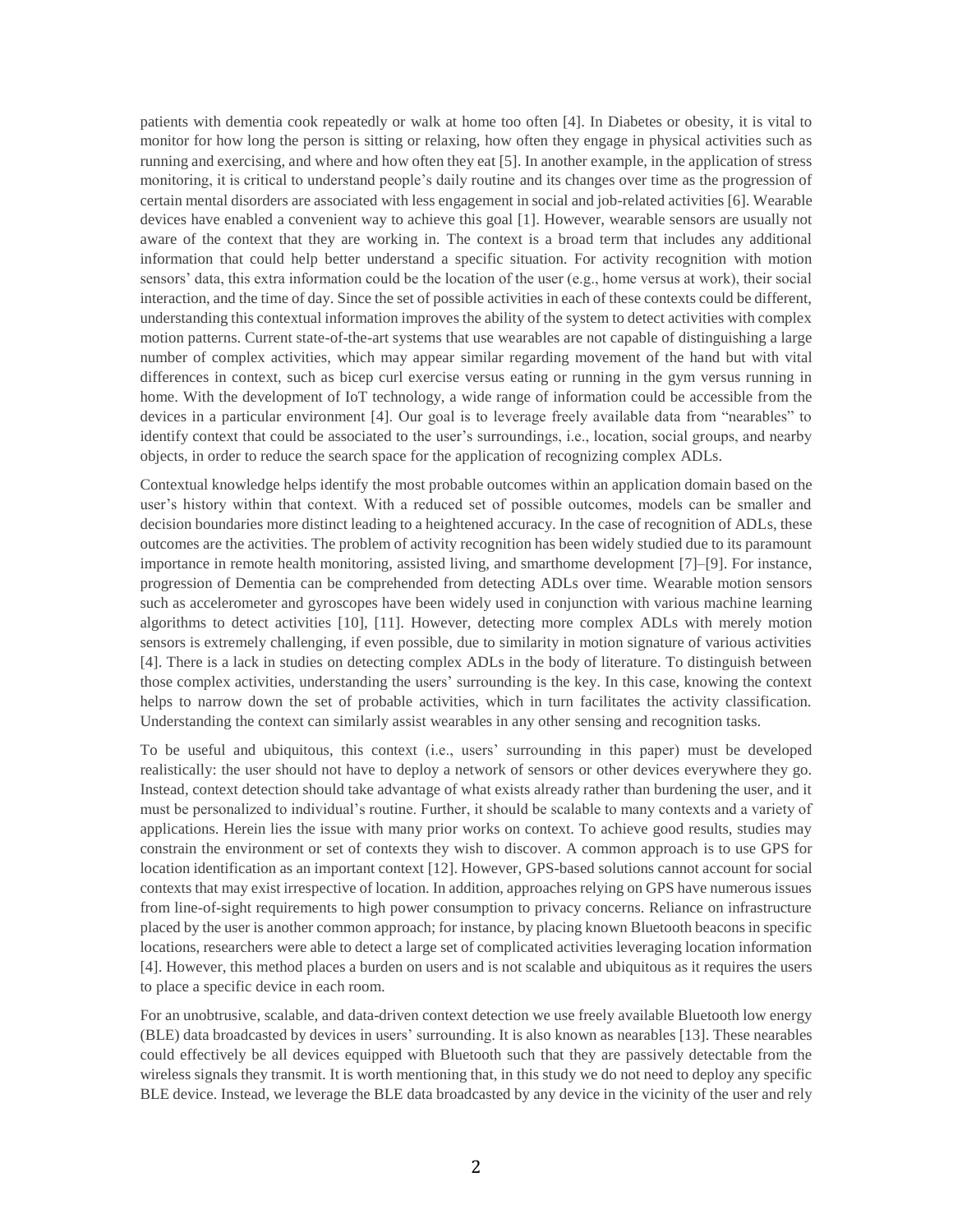on the consistency of those devices over time to infer the context, which is further used to improve recognition of ADLs via a single wrist-worn motion sensor. To best of our knowledge, this is the first work that leverages freely available BLE information broadcasted by any device around the users for detection of such environmental context. Yet, free data is not necessarily good data. The reliable BLE devices will be observed consistently within a context, but many others will be inconsistent. Considering only a single outcome within the application space, i.e., a single ADL, we search for consistent patterns in the BLE devices scanned when this ADL was known to occur. Consistently co-present BLE devices are the basis for extracting these context patterns. With these useful patterns identified, we look back to the entire application domain to find which patterns were important to which ADLs. Using a probabilistic framework, we create an a-posteriori probability for each pattern-ADL pair suggesting the likelihood that an ADL is being performed when a context is observed. In this way, the passively sensed context will directly reduce the set of possible outcomes, i.e., the search space, the model needs to consider. The proposed system can start with a general activity classifier trained only on motion sensors data and learn the context from BLEs in an incremental and personalized fashion. It should be noted that the context training must be personalized since the set of BLE devices that each user visits during their daily living is unique and different from other people. The set of ADLs that we are targeting in this paper, are unique in a sense that it is very challenging to detect such complex and high-level activities with a single wrist-worn motions sensors in uncontrolled environments. It is important to note that the proposed context identification technique is not limited to ADL recognition. Contributions of this paper are as follows:

• An unsupervised pattern extraction method for detecting contextual patterns in static and mobile nearables.

• A probabilistic model leveraging the mutual relationship of context and the application domain such that the application helps build context and the resulting context improves performance of the application.

• Search space reduction based on the present context, permitting the context-aware application to use smaller models with higher accuracy rates.

• A case study on recognizing complex ADLs in the wild, built on 100+ days worth of real-world data collected with smartwatches, to demonstrate the effectiveness of our methods without constraining the environment.

## **2 Related Works**

Context-awareness in mobile computing is considered an integral component of the ubiquitous computing paradigm, i.e., the third-wave of computing [14], [15]. The idea that an understanding of the current situation will help computational models is by no means a new one. There has been much work into the structure of context and its usage such that it can be applied to various applications through a centralized framework [16], [17]. Often, these studies build context or suggest building context by merging the output of heterogeneous sensors, e.g., GPS, proximity sensors, and microphone into some structured yet flexible format, such as an ontology, for other applications to use [4], [18]. Since we fixate on the user-centric context, we consider what the user's mobile devices are capable of sensing.

A common approach to context detection is to use technology embedded in the infrastructure of the interesting contexts, such as specific rooms in the home or the user's desk and common meeting rooms at work [19], [20]; these may be considered "logical" or "semantic" locations. Prior investigations have studied using Bluetooth beacons/metadata to detect location [21], social interaction [22], and activity recognition [4], in both supervised and unsupervised manners. Bluetooth-based localization was used to push mobile advertisements to user's cellphones [21]. This system performs localization based on the presence of a known Bluetooth device in the vicinity of a fixed Bluetooth sensor. Therefore, this system needs to know user's Bluetooth address and phone number as well as specific location of the Bluetooth sensor. Another study proposed a probabilistic matrix factorization method for identifying both time characteristic and people involved in a person's social circle using Bluetooth scans [22]. Although this is an unsupervised method that reveals the social circles in which a person is involved, this system assumes that all the Bluetooth packets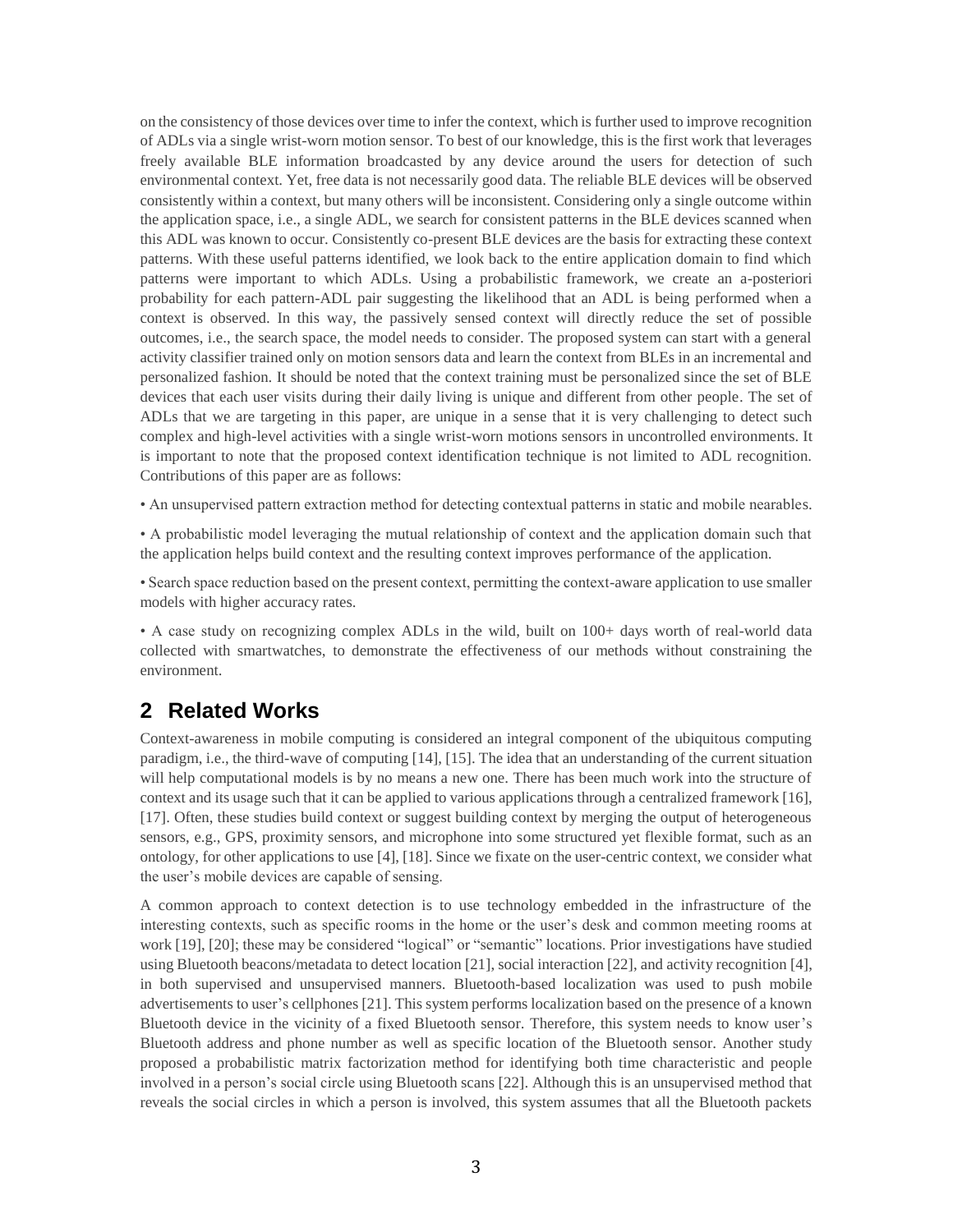belong to the cellphones of the study participants. In other words, it ignores the BLE packets coming from stationary devices such as a smart TV. Another study on ADL recognition placed one known BLE beacon into each room, and used the RSSI from each beacon as an input feature for classification; the classifier thus indirectly uses context [4], [19]. Yet if the location and identity of each beacon is a priori knowledge, it becomes trivial to determine the user's logical location [4]. This paper used BLE beacons placed in known locations to identify context, and using that it could extensively improve the current activity recognition systems by detecting complex and fine-grained ADLs, which are challenging to be detected via only motion sensors. They explored activities such as sitting and eating, sitting on sofa vs. bed, standing and using sink vs. talking, walking outdoor to indoor vs. indoor to outdoor, and lying on bed vs. sofa. They showed that by adding location information to the motion data, the accuracy improved from  $\sim 78\%$  to  $\sim 85\%$ . However, the primary issue here is that the user must deploy infrastructure and provide corresponding information to the context detection system. In all these studies, some prior knowledge about the type of devices and their owners is assumed to be accessible. In contrast our proposed system does not leverage any prior knowledge about the type of BLE devices and their specific location. Moreover, it does not need one to deploy any device in particular locations.

Sensing absolute location via a GPS sensor is another option [23]–[25]. The location captured by GPS has been used to narrow down the search space for classifying the type of food from images [17]. However, several issues preclude GPS from being a good context sensor: 1) it only detects location and is not capable of detecting user interactions as well as other environmental information, 2) it requires line of sight and thus, cannot be used indoors, 3) absolute location has a privacy stigma, and 4) it is not power efficient [26].

Another approach to coarse-grained localization for context detection is through unsupervised fingerprinting of Wi-Fi Access Points [27], [28]; this does not require the user to place infrastructure in their environment, but is only applicable to locational context. These studies facilitate automatic detection of context on passively sensed data. Yet the problem is that they cannot identify social aspects of context well, if at all. While it might be possible to determine social context by passively scanning all Wi-Fi packets, this would require unattainable permissions on commercial devices or specialized hardware [29]. In addition, these techniques need recalibration for each new location that puts extra burden on users. Prior works have attempted to use Bluetooth devices on their own, but for constrained scenarios. These studies often perform statistical feature extraction on Bluetooth scans for use in a classifier [20], [30]. However, just like studies which used known devices as features, whether by presence alone or RSSI value, this will at best lead to an indirect learning of context within the model. These techniques may place high importance on specific features whose values depend on context. Over time, the context may evolve, meaning the model may lose its effectiveness over time. To our knowledge, few studies in general exist which facilitate purely data-driven detection of context. Further, no such studies exist for automatically detecting both locational and social contexts using passively observed nearables. We note that our algorithm does not explicitly derive social interactions from BLE beacons. In fact, since our proposed algorithm considers all regularly observed BLEs from any devices around the user for context modeling, the identified contexts could potentially be related to interaction between users (e.g., when the BLE comes from a friend's device), actual location (e.g., when BLE belongs to a stationary device such as a smart TV in the living room), or objects and devices (e.g., when BLE belongs to user's vehicle). However, our algorithm is blind to the exact type of social interaction. In fact, the main advantage of the proposed method over existing BLE-based methods is learning the context from all BLE packets possible instead of limiting the system to a set of pre-known BLE devices or placing BLE beacons in particular locations.

## **3 Methods**

The creation of context in a completely unsupervised way is not a trivial task; it becomes significantly more difficult if many elements used to build the context are unreliable. This is the case when considering passively sensed devices in the user's vicinity because many nearables could be mobile. For the given application of activity recognition, a particular activity may occur in several different contexts; further, there may be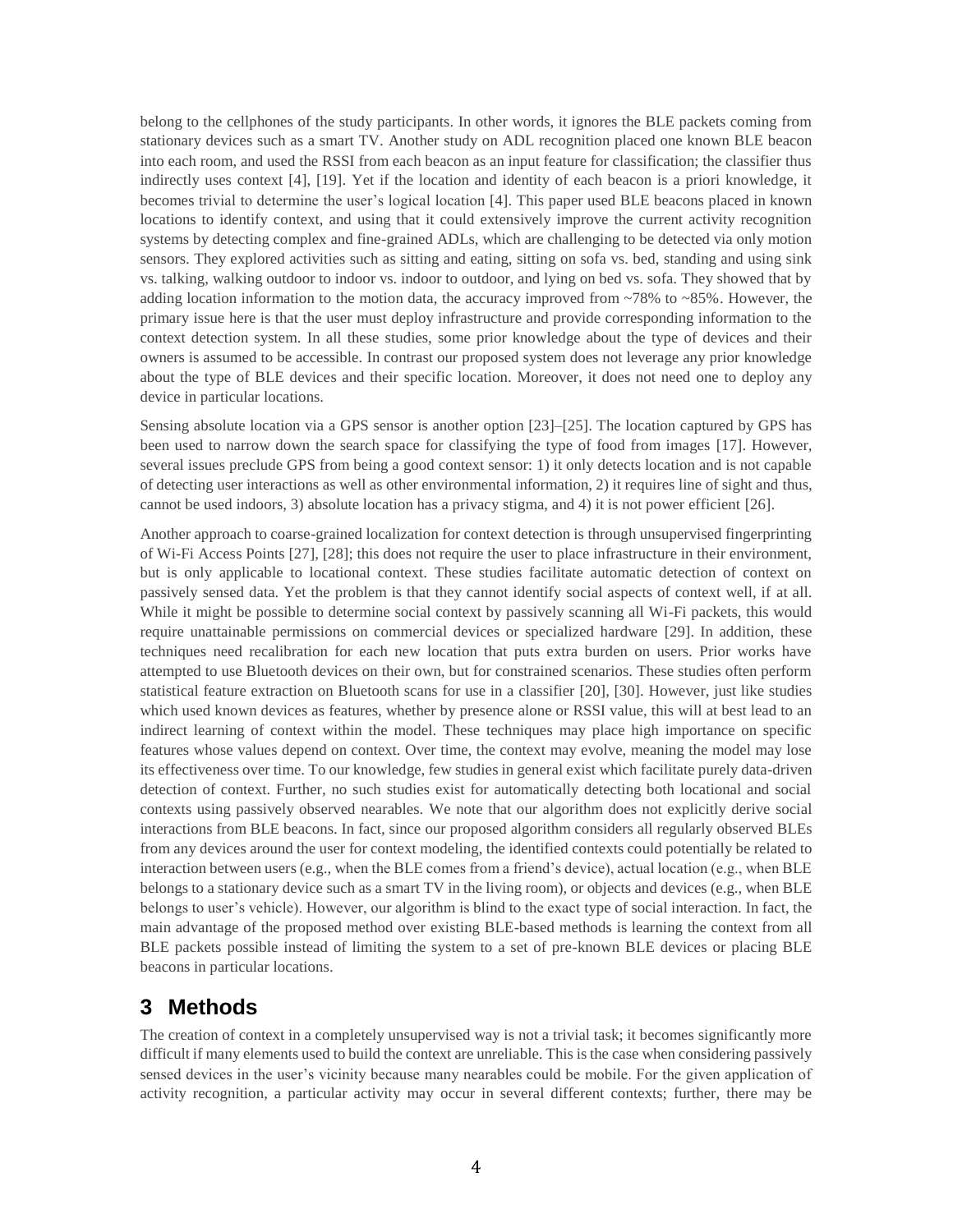

**Figure 1. Classification search space (a) without and (b) with context**



**Figure 2. Overview of the proposed system for context learning**

multiple distinct activities possible within the same context. In this way, the relation between the user's action and context may not be 1:1. Here we focus on complex ADLs such that motion signals alone are not enough to distinguish all activities. Examples include attending a meeting or class, cooking, eating, working at one's desk, etc. Knowledge of the environment can help alleviate this issue. Figure 1 shows the effect of context w.r.t. ADL recognition. No context is used in Figure 1-a where any of *n* activities may be detected by the model. However, context helps estimate which activities are actually feasible, shown in Figure 1-b. In this study, contextual knowledge is derived from passively sensed BLE devices. Throughout this paper, we use words BLE devices and nearables interchangeably.

We assume that there is a general activity classifier trained on the data of the motion sensor embedded in a smartwatch. This classifier has a limited accuracy due to similarity in the motion patterns of complex activities. As the users start using the smartwatch during their normal daily life, the system starts to learn the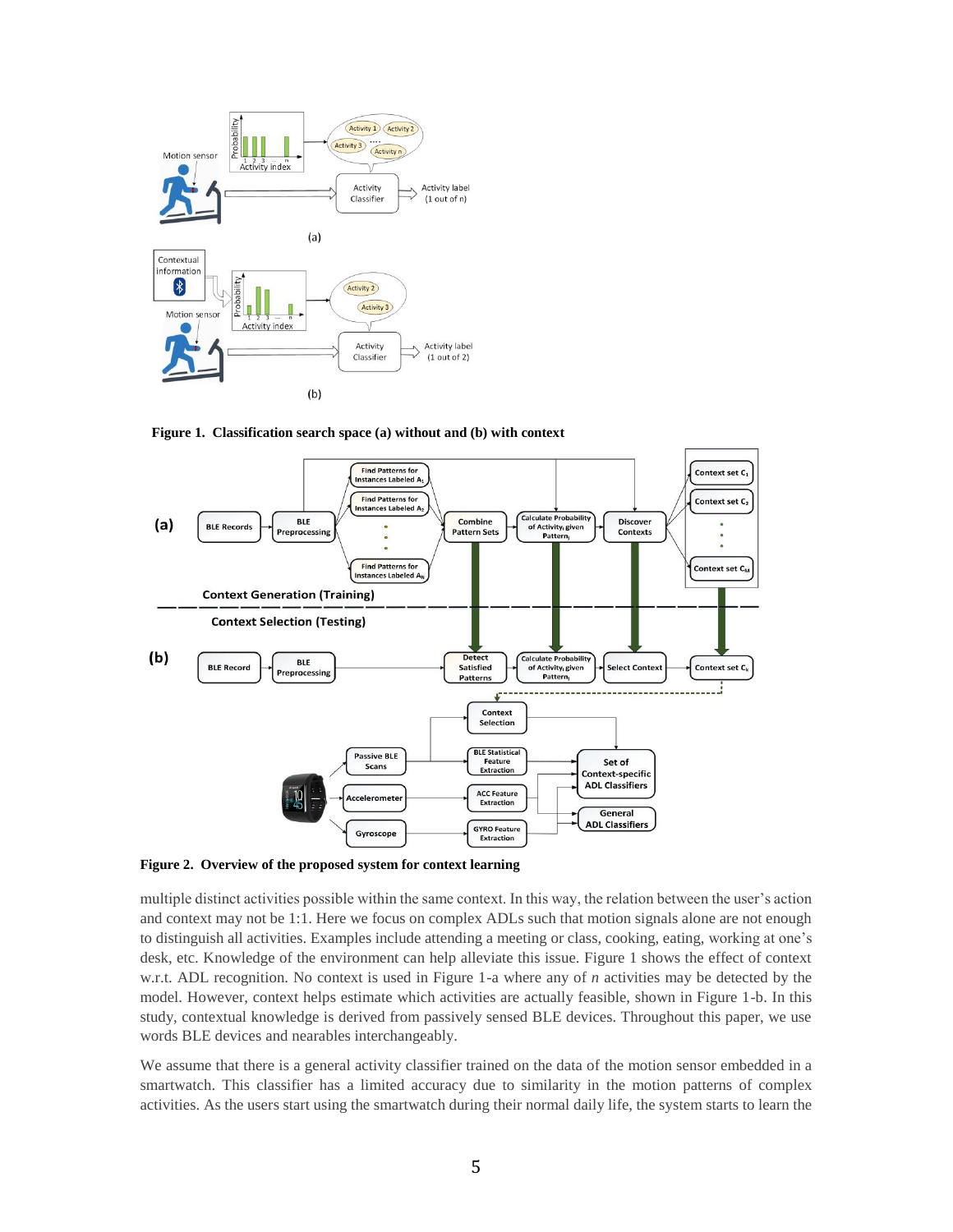## **Table 1: Term Definitions**

| Term            | Definition                                                                                                                                   |  |  |  |  |
|-----------------|----------------------------------------------------------------------------------------------------------------------------------------------|--|--|--|--|
| M               | Set of all observed BLE beacons during data collection                                                                                       |  |  |  |  |
| $m_i$           | The MAC address of the $i^{\text{th}}$ element in M                                                                                          |  |  |  |  |
| R               | The set of BLE MAC addresses (i.e., record) scanned during some one-minute segment of time                                                   |  |  |  |  |
| $B_i$           | A binary vector of size $ M $ representing the BLE record at the $ith$ timestamp                                                             |  |  |  |  |
| $b_i$           | A binary element corresponding to $j^{\text{th}}$ MAC in M                                                                                   |  |  |  |  |
| $x_i$           | Sensor readings at $ith$ timestamp                                                                                                           |  |  |  |  |
| $\mathcal{Y}$   | The output label at $ith$ timestamp                                                                                                          |  |  |  |  |
| L               | Total number of possible output labels                                                                                                       |  |  |  |  |
| $\overline{A}$  | Set of output labels $A = \{1, , L\}$                                                                                                        |  |  |  |  |
| a               | An output label where $a \in A$                                                                                                              |  |  |  |  |
| $n_a$           | Total number of samples with label a                                                                                                         |  |  |  |  |
| $p_k$           | k <sup>th</sup> context pattern which is composed of one or more BLE beacons                                                                 |  |  |  |  |
| K               | Total number of context patterns                                                                                                             |  |  |  |  |
| $Co_p^a$        | The coverage of pattern p for label a; i.e., the percentage of samples labeled a for which context pattern p is observed                     |  |  |  |  |
| $\Phi$          | An L by K matrix that includes the probability of action $a_i$ given context pattern $p_i$ in $i^{\text{th}}$ row and $i^{\text{th}}$ column |  |  |  |  |
| $P^R$           | Set of patterns satisfied by record $R$                                                                                                      |  |  |  |  |
| $\phi^R$        | A subset of columns in $\Phi$ that corresponds to the patterns $P^R$ satisfied by record R                                                   |  |  |  |  |
| $\theta$        | A small lower threshold to filter out patterns that are rarely present during an action                                                      |  |  |  |  |
| $IoU(p_1, p_2)$ | Intersect over union calculated between two patterns                                                                                         |  |  |  |  |
| $N_{p_1}$       | Number of samples/instances in which pattern $p_1$ is observed                                                                               |  |  |  |  |
| $S_u$           | Motion signal, i.e., either acceleration or angular velocity, along axis $u$                                                                 |  |  |  |  |

context by looking at the patterns of BLE devices around the user. The overview of the proposed system is shown in Figure 2. When a new user starts using the device, the general activity classifier is used to assign labels to each sample using motion data, and the most certain labels are chosen for context learning. In addition to motion data, we collect BLE scans broadcasted by devices in the vicinity of the user. After a period of data collection, as shown in Figure 2-a, the context is created separately for each possible action the user may take based off of patterns extracted from BLE devices scanned while that action was being performed. A probabilistic model then relates these possible outcomes to the observed contexts which is used to narrow the search space to probable actions only. A separate classifier is trained for each set of actions that share context that is called context-specific classifier. For a new sample then, as shown in Figure 2-b, the set of satisfied patterns is identified based on observed BLE devices. Using the probabilistic model, the patterns are then mapped to the set of probable actions; these are used to select the appropriate contextspecific classifier, which is trained only on that reduced set of possible outcomes. When a new unknown context is observed, again the most reliable labels generated by the general classifier are gathered to retrain the context patterns. In fact, the context learning is an ongoing process that never stops. The ongoing training is required because the set of BLE devices around a user can dynamically change over time. In the following, we first explain our context training approach including BLE preprocessing, extracting context patterns and associating them to the activities in a probabilistic fashion. Lastly, in Section 3.3, we explain the process of labeling the data on-the-fly by leveraging general activity classifier and context-specific activity classifier. Before introducing the details of our approach, notation definitions are summarized in Table 1 to enhance the readability of the article and equations.

## **3.1 BLE Representation and Preprocessing**

Many BLE devices periodically transmit 'advertisement' packets containing basic information about a 'beacon', allowing us to collect a small amount of data about each advertising device in the user's vicinity without any handshaking between the transmitter and receiver. Traditionally, beacons are BLE devices whose primary purpose is to advertise information about the environment; for this study, we refer to all BLE devices as beacons because we are only interested in their advertisement packet which indicates their presence in the environment. BLE is an appropriate modality for detecting both the social and locational components of environmental context because it is a protocol common to both static and mobile devices. The former may be telemetry beacons, infrastructural sensors or other stationary electronics while the latter may be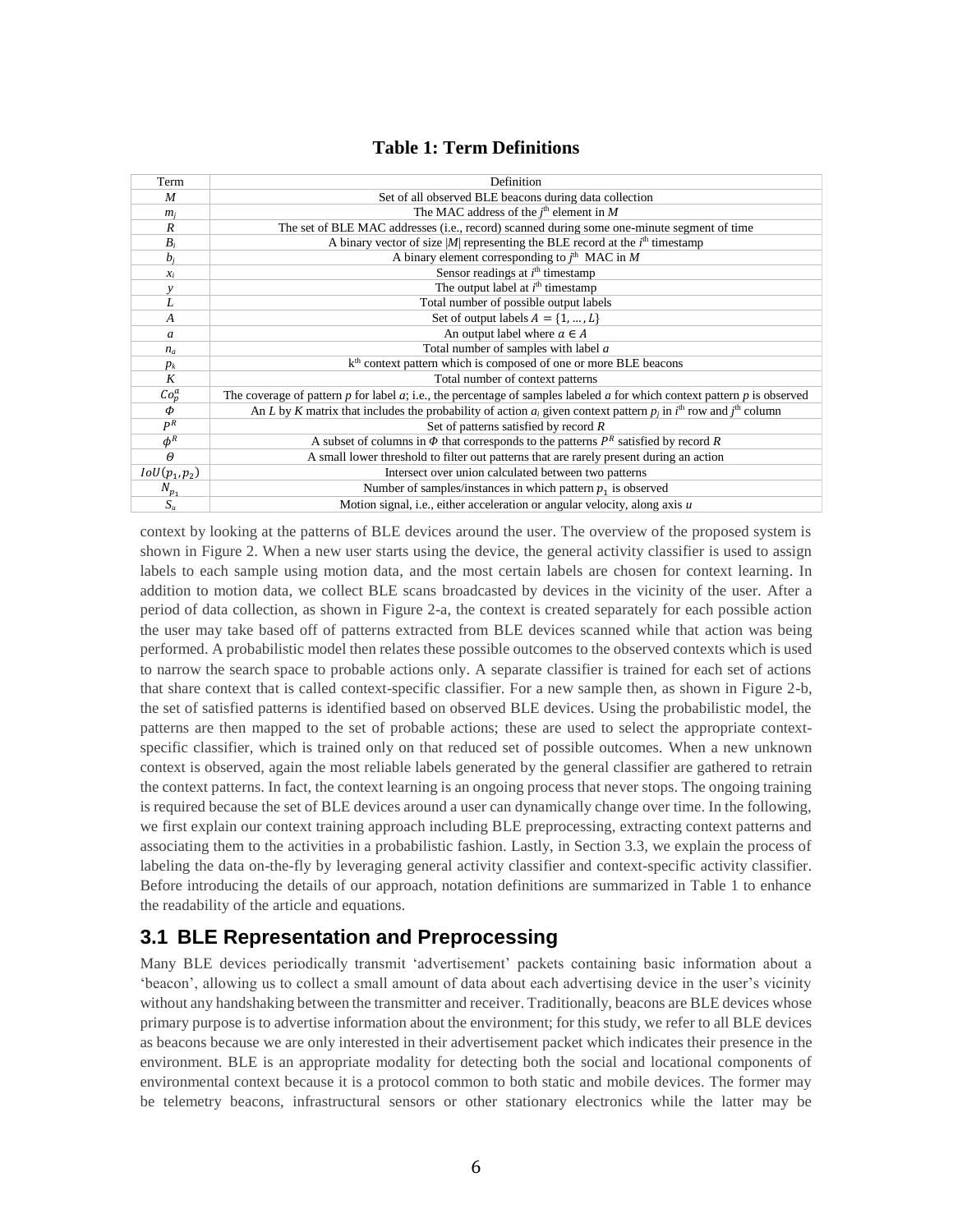

**Figure 3. Mobility of user and nearby BLE beacons**

smartphones, wireless headphones, wearable electronics, etc. Clearly, static devices would be effective for determining location similar to studies using Wi-Fi Access Point fingerprints [26], [27], [30], and mobile devices, when exhibiting consistent patterns with respect to each other, could help determine social groups [22]. However, distinguishing between static and mobile devices is difficult as both the user and the BLE device could be mobile. Please note that the main assumption here is that there is no information available about the type of the device when its BLE packet is received. This is a realistic assumption because: 1) many BLE packets include the MAC id of the device but there is no information about the type of the device in their packet, and 2) relying on the type of the devices will significantly limit scalability of the system. Thus, we choose to model all beacons as equivalently purposed, and we refer to all BLE devices as 'beacons' regardless of their physical purpose.

We log the 6-byte MAC address of each device that we scan. Collecting all MAC addresses of beacons over many days will nonetheless result in noisy data. For instance, many people encountered in a public place will not be seen again. Clearly, most of these beacons will be noise. We use a simple rule to filter out beacons which are obvious noise: if a device is present for a short period of time (less than 15 minutes a day in our study) then it is not useful. This simple filtering rule removes a large portion of beacons; for example, for one of our subjects, we filter from around 20,000 beacons detected across seven days down to around 8,200. With this reduced set of beacons, we aim to find patterns in the BLE records to help understand the user's context.

As depicted in Figure 3, the user's context may be represented by the devices near them at a point in time. This provides a fingerprint of the user's context. However, a single scan may miss some nearby beacons due to differences in the scanning period versus advertisement intervals. For this reason, we represent the user's current environment using the set of BLE beacons that are detected over multiple scans within a relatively short interval of time (one minute for this study based on the limitations of the smartwatch device to complete a scan of all nearby BLE devices). Let us consider this one-minute scan to be a BLE 'record'. Intuitively, we can represent a record simply by making a binary vector *B* of length *|M|* where *M* is the set of all observed beacons during data collection period after filtering. Each element of a binary vector corresponds to a MAC address such that an element corresponding to beacon  $b_i$  is 1 if MAC address  $m_i$  was present and zero otherwise. Equation 1 formalizes this, where  $R$  is the set of all MAC addresses scanned during a one-minute segment.

$$
B = (b_1, b_2, ..., b_{|M|}) \qquad , \qquad B[i] = b_i = \begin{cases} 1 & , m_i \in R \\ 0 & , o.w. \end{cases} \qquad (1)
$$

## **3.2 Data-Driven Context Detection**

When the user consistently visits a particular context, certain patterns should exist in the BLE scans corresponding to that particular context. The context patterns should be generalizable in the sense that they should not be too sensitive to the requirement of many observed beacons being co-present. For instance, in the training data, we might see three beacons that are always present together when the user is at home. If one of those beacons is no longer present during the testing time, the system should still be able to recognize the home context. At the same time, the patterns should also be selective. Beacons that are present in too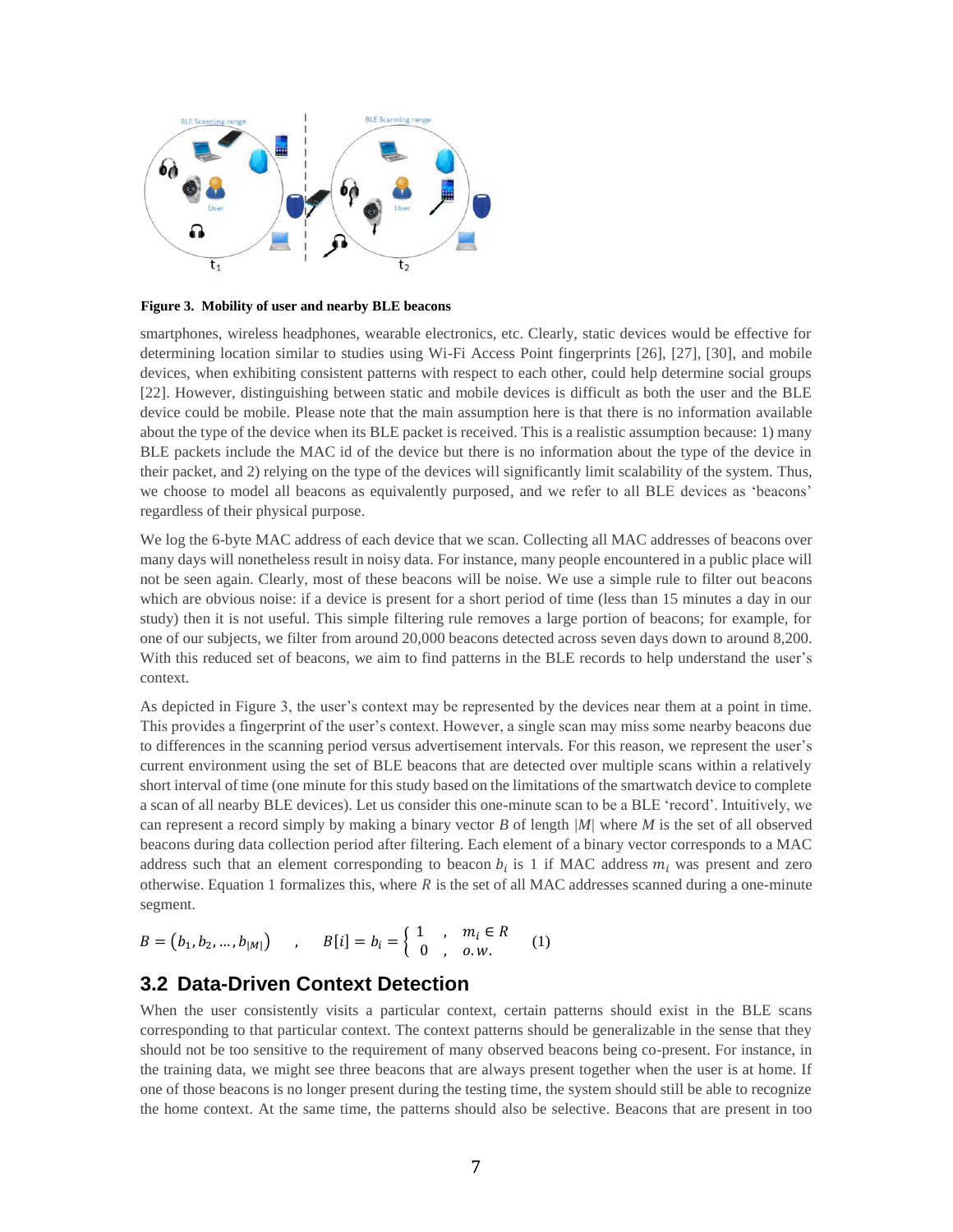many different contexts, such as the cellphone of the user, are not selective enough since they cannot distinguish different contexts. Therefore, we are interested in extracting consistent, selective, and generalized patterns of beacons that help understand the users' surrounding and facilitate ADL recognition.

#### **3.2.1 Context Pattern Formulation**

Recall that in this study, "context" refers to information about the user's surroundings; we assume that there is no provided information available about the true context of the user. In other words, there is no supervision and consequently, no labels available for the context which is a realistic assumption in real-world scenarios. In general, we use no a priori knowledge about the context. Although we have knowledge on the user's actions, which herein is provided by a pretrained motion-based activity classifier (or it can be provided by the user, see Section 4.3), there is not a 1:1 correlation between a possible action outcome and the context. Thus, we build the context for each outcome separately from the others. That is, for each action, we describe the context in which that action might be performed by extracting patterns from BLE records.

A BLE context pattern is a set of different BLE beacons that are consistently present in a specific context. To be formal, assume that  $(X, Y)$  is all of the training data where  $x_i \in X$ ,  $i=1,...,n$  is the sensor readings, *e.g.*, accelerometer and gyroscope, for  $i^h$  data sample and  $y_i \in Y$  is the label for  $i^h$  sample.  $Y = \{1, ..., L\}$  where *L* is the total number of possible labels. Please note that the label *y<sup>i</sup>* could either be generated by a pretrained motion sensor-based activity classifier or provided by any external source such as the user. In this paper, in section 3.3 we will explain how we leverage the labels generated by the motion-based classifier to avoid burdening the users. We assume that there is a context associated with each sample, which is unknown and should be learnt for each user. In addition to the input data  $x_i$ , we have a set of observed beacons  $B^i$  where  $B^i = (b_1^i, b_2^i, ..., b_{\vert M \vert})$  is a vector of beacons in which  $b_j^i$  is 1 if  $j^{th}$  beacon is present in  $i^{th}$  sample and 0 otherwise.

*Definition 3.1 (Context Pattern).*  $p_k$  is called a "context pattern" consisting of a set of specific beacons. Here *k=1,…,K* is the index of the pattern where *K* is the total number of context patterns extracted from the data. With this definition, one might consider a context pattern as an atomic location or environment; for instance, each pattern may indicate a different room, device or person around the user.

There is always a trade-off between the selectivity and generalizability of context patterns as mentioned before. To deal with this tradeoff, we design a modified version of hierarchical agglomerative clustering (HAC) to generate the patterns, termed accumulative hierarchical agglomerative clustering (AHAC), along with a probabilistic framework for mapping the context patterns to the actions w.r.t. the application domain using an action-context probability (ACP) estimation algorithm. AHAC allows us to have general and selective patterns at the same time. By estimating the probability of user actions given contexts (Section 3.2.3), we prioritize the probable actions then to narrow down the search space.

#### **3.2.2 Context Pattern Learning**

This section discusses how to extract meaningful patterns that are both generalized and selective from an abundance of observed BLE beacons. Recall that we create the context patterns for each possible outcome separately. For an action *a*, assume that  $\mathcal{B}^a$  is the set of all training records that have label *a* where  $\mathcal{B}^a = \{B\}^a$ ,  $\ldots$ ,  $B_{na}^{a}$ , and  $n_a$  is the total number of samples with label *a*. Recall that *B* is a BLE record represented as a one-hot-encoded vector that contains |*M*| beacons, where |*M*| is the total number of different beacons in the dataset. We first remove the beacons that are rarely seen during action *a* using Equation 2:

$$
P^{a} = \left\{ j : \left( \frac{1}{n_{a}} \sum_{k=1}^{n_{a}} B_{k}^{a}[j] \right) > \Theta \right\}, j = 1, ..., |M| \right\}
$$
 (2)

where *j* is the  $j<sup>th</sup>$  beacon in the record,  $P<sup>a</sup>$  is the set of all beacons that we keep to generate patterns for action *a*, and Θ is a constant threshold.

After this stage, one can just keep the single beacons as representation of the context for action *a*. However, such a basic method has a poor selectivity as it fails to deal with beacons such as the user's cellphone that is present in many different contexts. To address this issue, we can merge beacons that are often present together in order to create more specific and representative patterns. For this goal, we can utilize a clustering algorithm to put beacons into clusters whose contents represent more specific context patterns. We modify the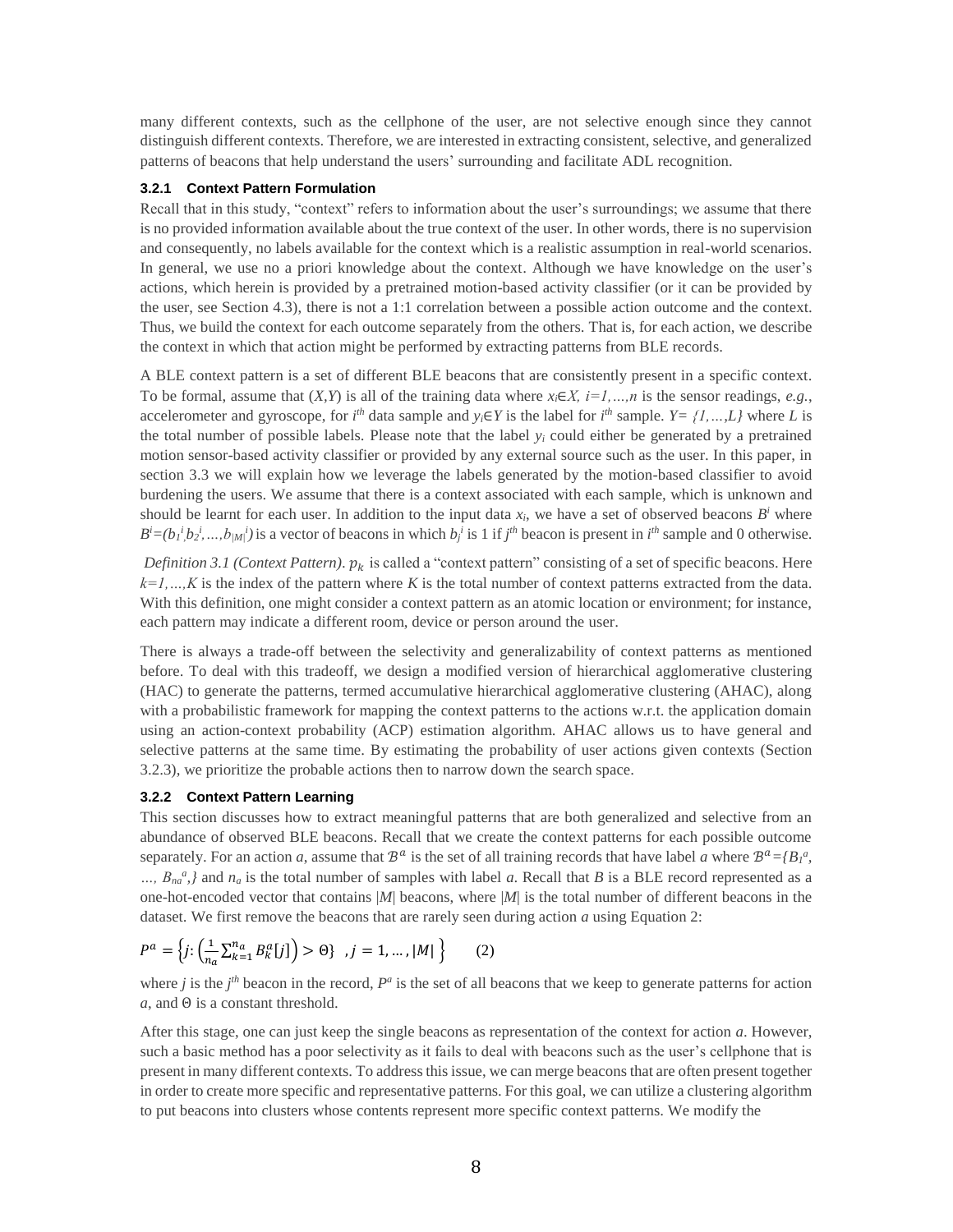### **ALGORITHM 1:** AHAC

**Input:** all training records  $\mathcal{B}^a$  for action *a* and its sample size  $n_a$ **Output:** set of patterns (*i.e.*, clusters) *P a* for action *a* 1 -  $P^a = [$  ] 2- **for** (*every beacon*  $j = 1$  **to**  $|M|$ **) do:** 3- **if**  $(\frac{1}{2})$  $\frac{1}{n_a} \sum_{k=1}^{n_a} B_k^a[j] > \Theta$ 4- *P*  $P^a \leftarrow$ 5- **end if** 6- **end for**  $7 - IoU = 1$ 8- Assign each element of  $P^a$  to a cluster 9- **while** *( IoU > 0.75 )* 10- find *clusters i* and *j* with max  $IoU(i, j)$ 11- *P*  $P^a$  ← [*cluster i*, *cluster j*] 12-  $IoU = IoU(i, j)$ 13- **end while**

hierarchical agglomerative clustering (HAC) to fit into our problem and call it Accumulative HAC (AHAC). Algorithm 1 shows the steps of AHAC algorithm that is done only during the offline training phase. Intuitively, AHAC elects to keep the unmerged components of a cluster in the entire set rather than removing them once they are merged. In fact, we grow the set of patterns to contain both generalized and selective patterns altogether. Later, by looking at the distribution of patterns in various actions we can effectively select the most probable context and set of activities subsequently.

This method, starts by putting every single beacon in  $P^a$  into a single cluster. This means that at the beginning, the number of clusters is equal to  $|P^a|$ , each of which contains a single BLE beacon. We use the words 'cluster' and 'pattern' interchangeably because once we finish clustering, we use each cluster as a context pattern. We consider a pattern to be satisfied if all beacons within its cluster are present in a data sample. To merge two clusters together at each step of AHAC, we use the intersect over union (IoU) between the two clusters as the measure of similarity. Again, note that we have a separate set of clusters for each possible activity label. Equation 3 shows how IoU is calculated for two patterns. This measure tells us about the proportion of cooccurrence of two patterns. Higher IoU means that the two patterns (i.e., set of BLE beacons) are consistently present simultaneously, which increases the likelihood that they belong to the same context.

$$
IoU(p_1, p_2) = \frac{N_{p_{1,2}}}{N_{p_1} + N_{p_2} - N_{p_{1,2}}}
$$
 (3)

In Equation 3,  $N_{p_1}$  and  $N_{p_2}$  are the number of samples that pattern  $p_1$  and  $p_2$  apply to, respectively, and  $N_{p_{1,2}}$ is the number of records that apply to both patterns, *i.e.*, both patterns are present at the same time.

At each iteration of clustering, the two patterns/clusters with the maximum IoU are chosen to be merged together. The two selected patterns are merged and added to the whole set of patterns. Here we make a modification to HAC by keeping all the original clusters and adding the merged cluster to the total set, meaning the cluster count increases by one with each iteration. In this way, we refer to our pattern extraction technique as Accumulative HAC (AHAC). We make this change because if we remove patterns  $p_1$  and  $p_2$ when they are merged, as is the case with unmodified HAC, we progressively create overly specific patterns such that it becomes more difficult to fit our dataset reliably, especially for new data. As opposed to the normal HAC where the number of clusters decreases by one at each iteration, this number increases by one in AHAC, meaning this process will not naturally terminate itself. In our approach, clustering is finished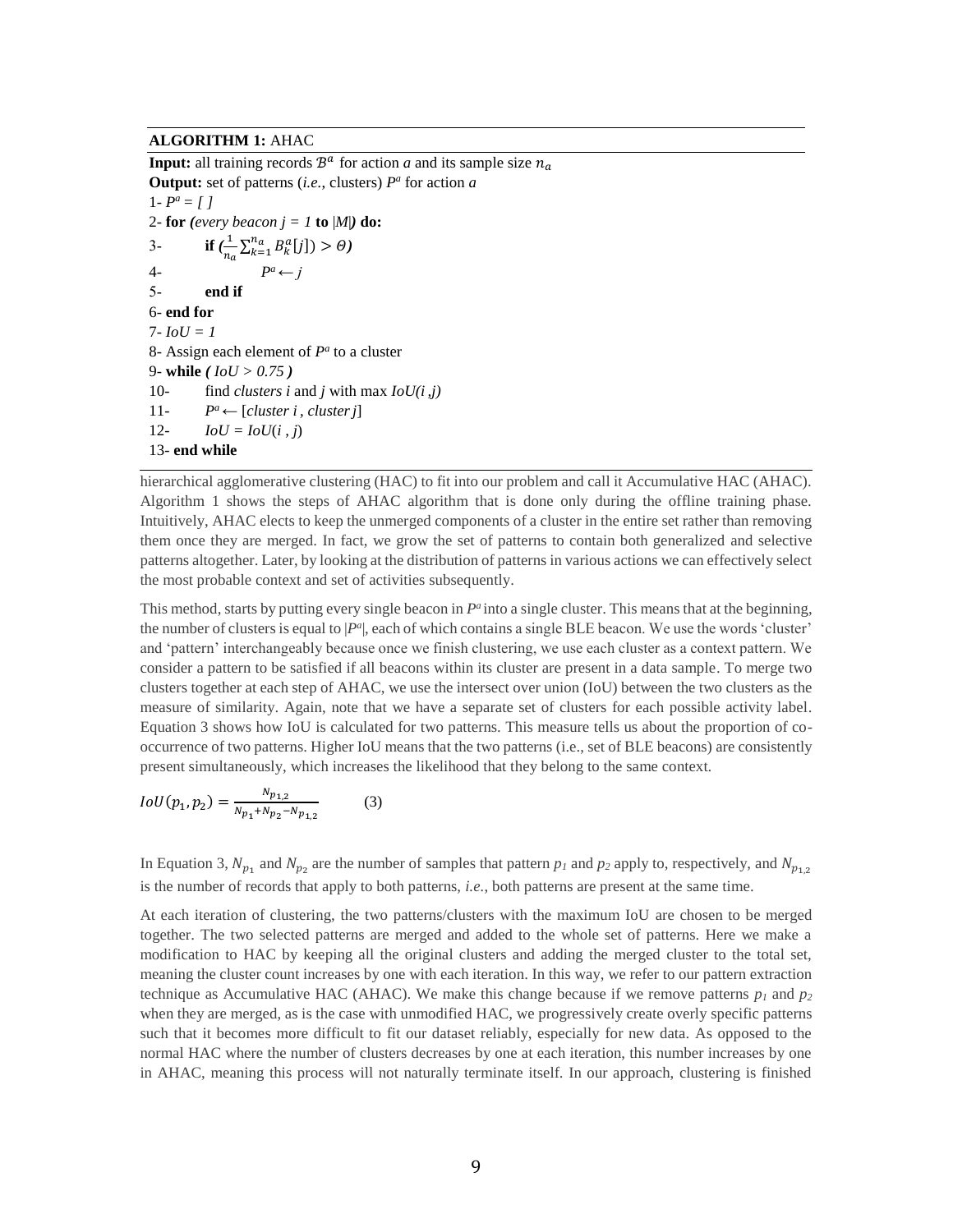once the maximum IoU of any two previously unmerged patterns is below a threshold, which is set to 75% for our study. This process is done in offline training to create a set of important context patterns.

In fact, this approach can be seen as an iterative clustering algorithm. In first iterations, the BLE beacons are combined together, but as the algorithm proceeds, the clusters (patterns), which are a set of mutually observed beacons measured by Equation 3, are combined to create more specific patterns. Each pattern generated in this way could potentially be a combination of people and/or static devices in a particular location.

During the testing for a new sample, a single BLE scan/record is evaluated to find which patterns are satisfied; a pattern is satisfied when all beacons within that pattern are present in the record. Then, the action-context probability (ACP) estimation engine creates the probability of actions given the satisfied context patterns, selects the best classifier for the set of possible activities, and then sensor data is fed into that chosen classifier to recognize the action.

#### **3.2.3 Action-Context Probability Estimation**

This method aims to estimate the probability that a particular outcome (i.e. an activity) occurs given a particular context pattern *p* is seen. Algorithm 2 formalizes this procedure for generating action-context probability matrix; it populates this matrix using Bayes rule to measure the probability of some action given a context pattern. Algorithm 3, then formalizes the ACP estimation procedure in which the distribution of action-context probabilities for context patterns that are satisfied by a BLE record are used to decide which actions are probable such that the search space may be reduced. We use Bayes theorem to represent these action-context probabilities in Equation 4.

 $Pr(a|p) = \frac{(Pr(p|a)Pr(a))}{\sum_{p|p(a|b)} p_p(a)}$  $\sum_{\alpha\in A}Pr(p|a)$   $Pr(\alpha)$ (4)

#### **ALGORITHM 2:** Creating ACP Matrix

**Input:** all training samples, set of user actions, set of all patterns, **Output:** action-context matrix Φ 1- **for** (each action  $a = 1$  **to**  $L$ ) **do:** 2- **for**  $\{each pattern p = 1 \text{ to } K\}$  **do:** 3-  $\Phi_{a,p} = C \frac{\partial^a_p}{\partial \alpha^b} = C \frac{\partial^a_p}{\partial \alpha^b}$  //calculated by Equation 4 and 5 4- **end for** 5- **end for**

### **ALGORITHM 3:** ACP Estimation

**Input:** the observed record R for the current sample, Φ **Output:** Set of mostly probable activities *Action\_set* 1- *Action\_set =* [ ] 2-  $\phi^R = [$ ] 3- **for** (each pattern  $p_j$ ) **do:** 4- **if**  $(p_i \in R)$ : 5- add column *j* of  $\Phi$  to  $\phi^R$ 6- **end if** 7- **end for** 8- **for** *(each action a = 1* **to** *L)* **do:** 9-  $Prob_a = \text{mean } a^{th}$  row of  $\phi^R$ 10- **if**  $(Prob_a > \frac{1+\varepsilon}{n})$ : 11- *Action set*  $\leftarrow a$ 12- **end if** 13- **end for**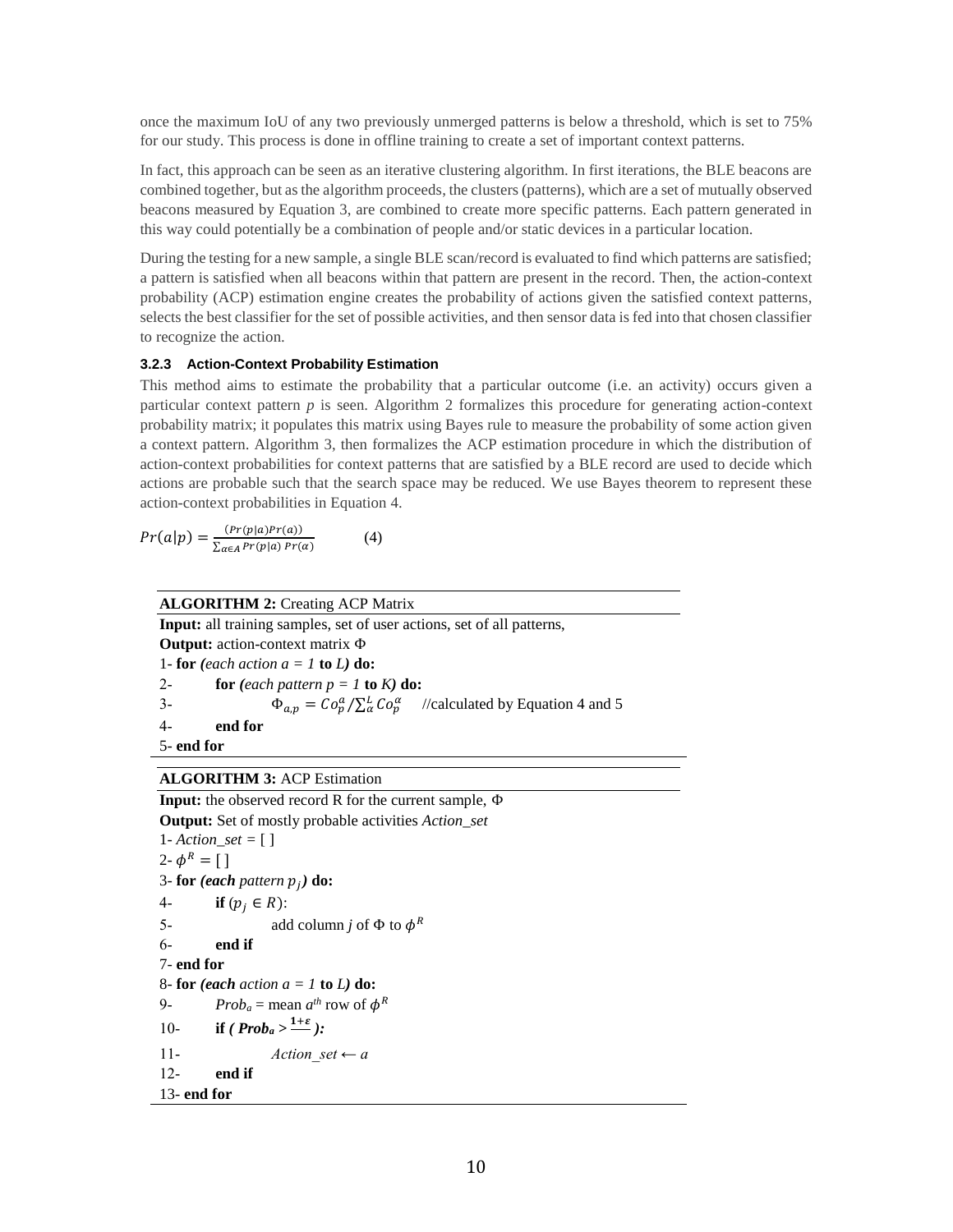where  $Pr(a)$  is the prior probability of action *a*, for which we consider a uniform distribution, *A* is the set of all possible actions, and  $Pr(p|a)$  is the probability of observing context pattern *p* while performing action *a*, which can be estimated from the training data as shown in Equation 5.

$$
Pr(p|a) = Co_p^a = \frac{\# \text{ of appearance of } p \text{ in } a}{\# \text{ of appearance of } a} \qquad (5)
$$

We call  $Co_p^a$  the 'coverage' of pattern *p* for action *a*, *i.e.*, the percentage of samples labeled *a* for which context pattern *p* was satisfied. Assume that for all the *L* actions possible in the chosen application domain, we have a total of *K* different context patterns. Then, we use the entire training dataset to generate an *L* by *K* matrix, Φ, which is a matrix containing all action-context probabilities. In the *i th* row and *j th* column of this matrix, we put the probability of action  $a_i$  given context pattern  $p_i$  as shown in Equation 6.

$$
\Phi_{i,j} = Pr(a_i|p_j) \tag{6}
$$

We retrieve a subset of this matrix's columns to generate a temporary matrix for the BLE record of the current sample based on the patterns  $P^R$  satisfied in the current record  $R$ . The retrieval of this matrix is shown in Equation 7 as well as Algorithm 3, and allows us to estimate the set of possible actions for the record *R* that may share context. These actions are called the 'Shared Context Set'.

$$
\phi^R = \left(\Phi_j : p_j \in P^R, j \in \{1, \ldots, K\} \right) (7)
$$

For this goal, we calculate the mean probability for each possible outcome based on the probabilities of that action given each pattern in  $P^R$ . In other words, we take the average value over the columns in matrix  $\phi^R$  for each row. We pick the actions for which this average is greater than a threshold as shown in Equation 8. The threshold in our study is one plus a parameter  $\varepsilon$  to reduce sensitivity (in our study  $\varepsilon = 0.25$ ) over the total number of actions, *L*.

#### Shared Context Set $^R = \begin{cases} A_i \colon \frac{1}{|D|} \end{cases}$  $\frac{1}{|P^R|} \sum_{j=1}^{|P^R|} \phi_{ij}^R > \frac{1+\varepsilon}{L}$  $\left\{\frac{\tau}{L}\right\}$  (8)

The set of possible actions are identified based on the outcome of Equation 8. In offline training phase, we identify possible sets of actions for all training samples and use them to train context-specific classifiers as explained in Section 3.3. In online testing phase, we first determine the set of possible actions for each new sample based on the context using Algorithm 3, and then pick appropriate context-specific classifier from the pool of classifiers.

## **3.3 General and Context-specific Classification**

The context training needs to be personalized since the set of BLE devices around each user could be different. Moreover, for a user, the set of observed BLEs in a certain location may change over time. To account for this, the system should be able to learn the context for each user incrementally and the context learning should be a non-stop process. We assume that, at the beginning, there is a general activity classifier available that is trained merely on motion sensors' data with no contextual knowledge. This general classifier is trained solely on the motion data, but its accuracy obviously affects the performance of the system (see Section 4.3), so the best performance could be achieved if the motion-based classifier is trained or fine-tuned for the data of each user. The system starts learning the context when it is used by a new user and the context learning is updated periodically. Context training process begins with an empty set of patterns for each action *a,* and there is no context-specific classifier available when the user starts using the device for the very first time. For a couple of days, seven days in this study, the system only stores all the motion sensors as well as BLE data and uses the general motion-sensor-based classifier to assign labels to those samples. The samples about which the general classifier is confident, i.e., its confidence score is above a threshold, are selected as the samples for extracting context patterns as described in Section 3.2 and training the context-specific classifiers. Based on the output of ACP algorithm during this offline training, we end up with multiple lists of user actions, where all share context, i.e. Shared Context Sets. Consider an example: based on training data we realize that one subject's activities of 'eating', 'cooking', and 'cleaning' fall into one list as all of them happen in the same location. For each reduced set of probable outcomes, determined using the context,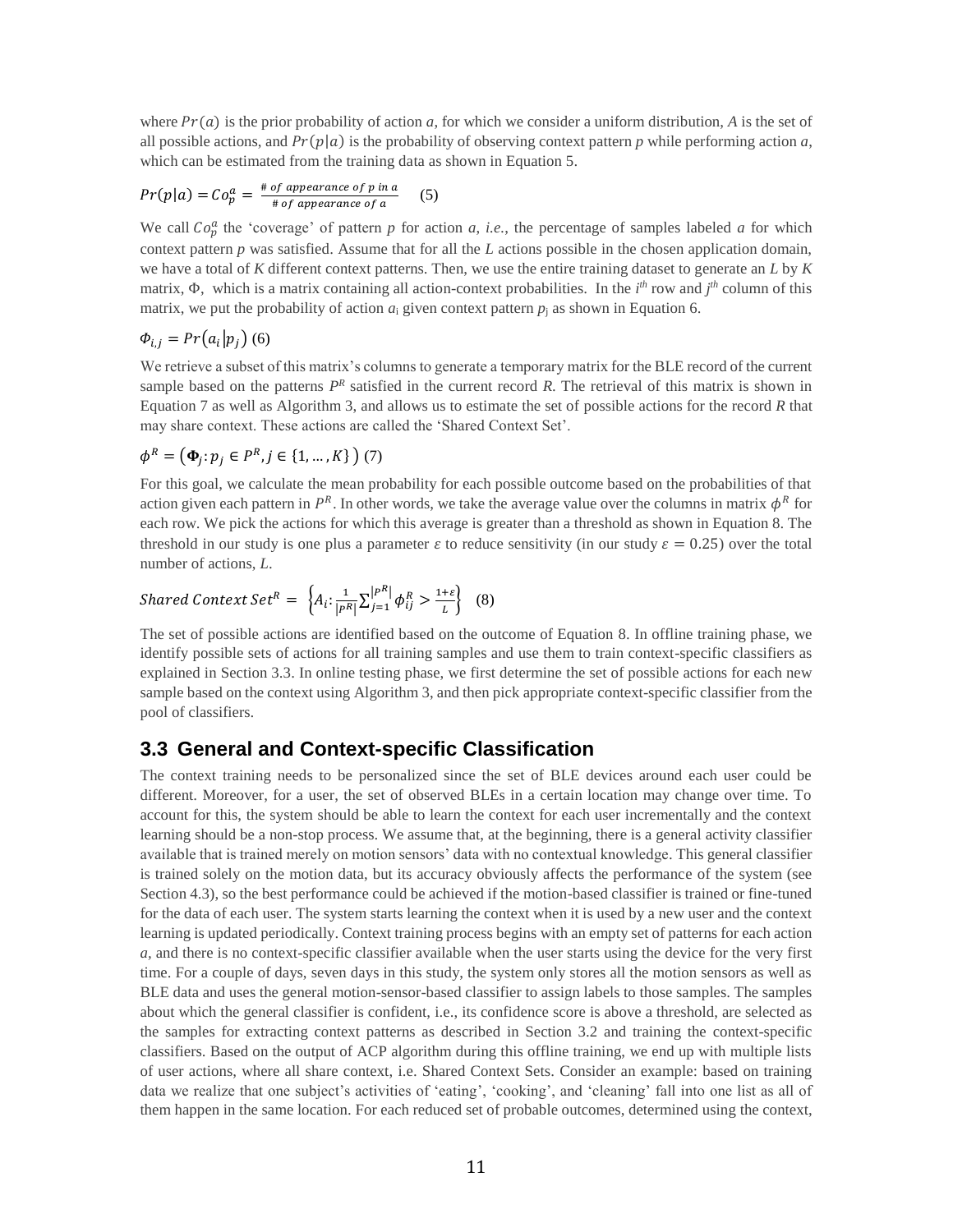we train a distinct context-specific classifier. Since the context-specific classifiers are trained on a reduced set of activities and they also leverage contextual features, they are more accurate than the general classifier, which may confuse activities with similar motion signature.

After the first period of context learning, the context-specific classifiers are ready to be used to narrow down the list of activities to be classified. In the testing phase, for each sample *i,* we look at the observed BLE record  $R^i$  and retrieve the set of satisfied patterns. If there is any pattern *p* satisfied by the record  $R^i$ , the appropriate context-specific classifier is chosen using Algorithm 3 and used to detect the activity label. In this case, if the label generated by the general classifier is not in the list of probable activities that are determined by the context, and if the general classifier is confident about its decision, then that sample and the label generated by the general classifier will be stored for context retraining in future. This is important because there might be cases that the user performs a new activity in a previously known context. Please note that, the proposed ACP algorithm that maps the context to the probability of activities, considers the frequency of occurrence of the activity in each context; therefore, if the user randomly performs an activity in a specific context just for a very short time and non-consistently, that outlier will not affect the outcome of the algorithm. If there is no pattern satisfied by  $R^i$ , which means the user is visiting a previously unknown context, that sample along with the label generated by the general classifier will be stored for context retraining only if the confidence of the general classifier is high. These data that are collected during the testing time are fed into algorithms 1-3 to update patterns and action-context matrix. It should be noted that after every three days of data collection the context training is updated with the new set of labeled data.

Although we select the most confident samples labeled by the general classifier, the overall accuracy of this general classifier can impact the output of the algorithm. The required labels of the activities, however, can be provided by any external source such as the users themselves depending on the availability of that source. For example, the user could provide the labels for all the activities within the first week of data collection for context training and then the system will sporadically ask the user when it faces an unknown context or less confident predictions. In Section 4.3, we compare the effect of getting labels from a reliable source such as the user versus the general motion-based classifier.

For our case study on ADL recognition, we use SVM (with regularization parameter set to 1) as the classifier and use the probability scores as the measure of confidence of the classifier [31]. We extract a set of various time and frequency domain features from accelerometer and gyroscope sensors along with statistical features from BLE beacons as shown in Table 2 [32]. The features from motion sensors are calculated for each of X, Y, and Z axis along with the magnitude of the signals, calculated by Equation 9, which is orientation independent [33].

#### $A = \sqrt{S_x^2 + S_y^2 + S_z^2}$  $(9)$

In Equation 9, A is the magnitude of the signal, and  $S_u$  could be either acceleration or angular velocity signal around axis *u* measured by accelerometer and gyroscope respectively.

For the BLE statistical features, we consider the number of devices present and the 'turnover' of beacons. Turnover is effectively the change rate of beacons: by looking at how much the set of nearby beacons

|                           | <b>BLE</b> Features |                  |                                                         |                                               |                                  |
|---------------------------|---------------------|------------------|---------------------------------------------------------|-----------------------------------------------|----------------------------------|
| Mean                      | Min                 | Variance         | Power in $0-0.5$ ,<br>$0.5-1$ , 1-2, and 2-5<br>Hz bins | Mean-cross-rate                               | Number of<br>devices             |
| <b>Standard Variation</b> | Max                 | Root mean square | Frequency of<br>maximum FFT                             | Autoregressive<br>coefficients of order<br>10 | Turnover (Beacon<br>Change Rate) |

## **Table 2: Classifier Input Features**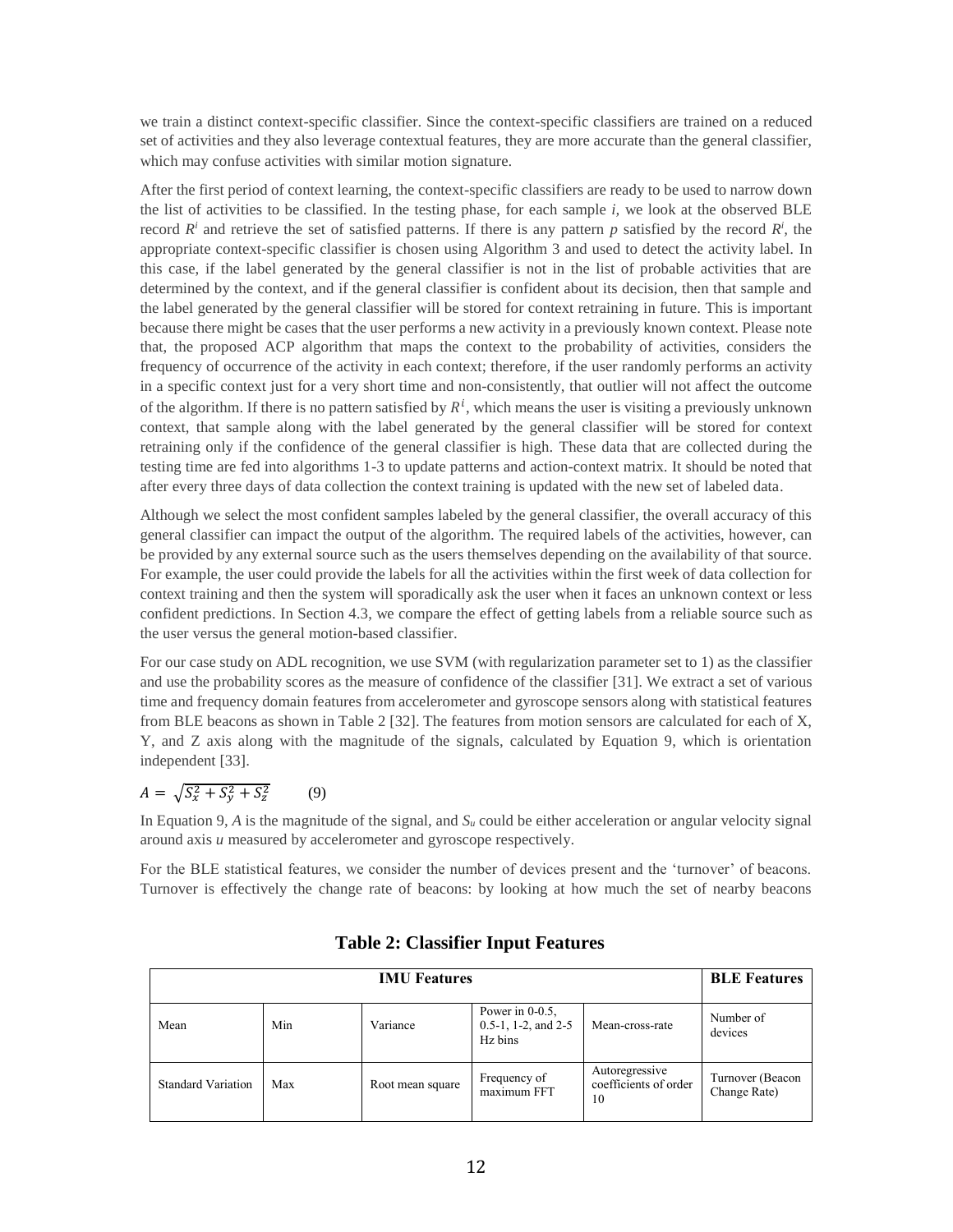### **Table 3: Set of Activities**



**Figure. 4: (left) data collection app interface, (right) activity logged, data collection running**

changes, we can get a rough idea of how much the environment is changing. If the subject is traveling or stays in a public place, there would be a high rate of changes. We calculate turnover as the IoU (Equation 3) between the current record and the previous one. In total we have 180 features that are normalized to range [0, 1]; 176 of these are calculated from motion signals.

It should be noted that the length and frequency of each activity was very different in this study depending on person's routine. This results in a very unbalanced training dataset. Our strategy to mitigate the effect of unbalanced training data is to reweight the cost functions for each class. Explicitly, we calculate the weights  $w_i$  as shown in Equation 10, where  $c_i$  is the number of instances of activity *i* in the training set. These weights are used in the cost function for SVM classifier to mitigate the effect of unbalanced samples.

$$
w_i = \frac{\max_{j} c_j}{c_i} \qquad (10)
$$

## **4 EXPERIMENTAL RESULTS**

In this section we validate our proposed framework by showing how the environmental context helps recognize high level activities of daily living that could be nearly impossible to distinguish with merely wristworn motion sensors. Five subjects were equipped with smart watches and asked to collect data and labels on their daily activities. Each subject collected data for approximately 20 days. All data for this study were collected in the wild while users performed their normal daily activities. For data collection in this study, we used a commercial smart watch, a Polar M600 shown in Figure 4-a, running the Android's smart watch operating system, Wear OS 2.0, based on Android 8.0. We collected accelerometer, gyroscope, and passive BLE data with a custom Android application. This app features a simple interface shown in Figure 4 for the user to start and stop data collection, as well as a list of labels that will log the label and time stamp when an entry in the list is tapped as shown by the pop-up in the figure. We collected around 100+ days worth of data, which includes more than 580 hours, from all the subjects. The data from first two subjects were used for training the general motion-sensor-based classifier while the data of other subjects were used for context training as explained in Section 3.3. Table 3 shows the full list of all activities assessed in this study. In this study, the participants provided the labels for only the listed activities and we ignored the label of other activities not included in Table 3. It should be noted that this is an extensive set of ADLs compared to the existing literature in activity recognition. In fact, detecting such complex ADLs without leveraging contextual information and by merely using motion sensors would be very challenging and inaccurate. In the following, we first show the importance of context in recognizing these complex activities. We then compare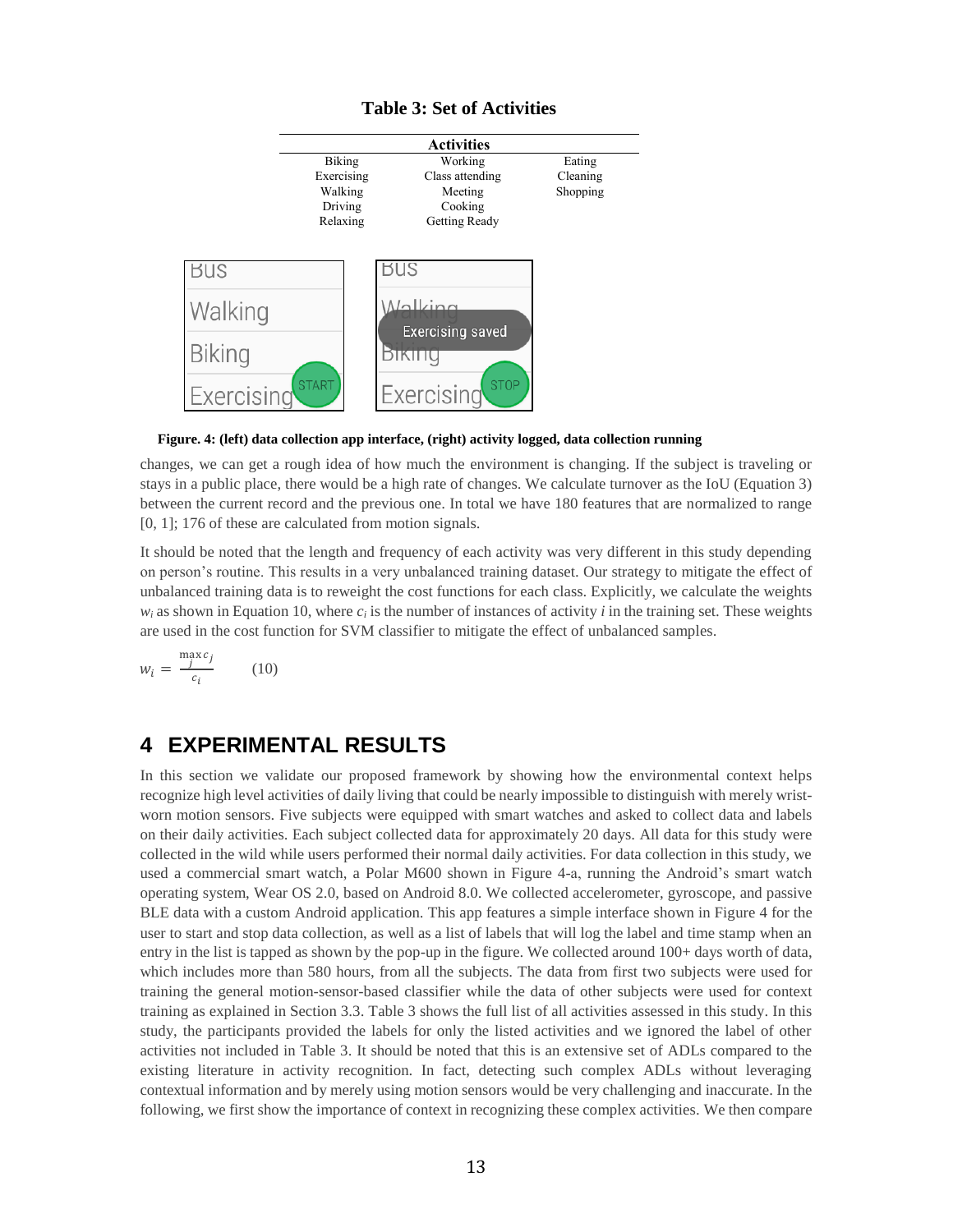

**Figure5. Acceleration signal during three activities with extended periods of sedentary activity**

our context modeling approach with baselines since there is no similar work in modeling the context from freely-available BLE beacons. Finally, we assess the effect of the general classifier's accuracy on the overall performance and the impact of having more reliable source of labeling such as the user. It should be noted that there is no similar study or publicly available dataset in the literature that includes all the BLE scans for a couple of days in uncontrolled environments.

## **4.1 General versus context-specific activity classification**

We start by demonstrating the need for context by comparing performance of ADL recognition using the general activity classifier that does not leverage the context with our system that uses the context. We first show that contextual information is essential for detecting complex ADLs. For many people, daily activities consist of long stretches of sedentary positions. For instance, during working or attending a class, there may be minor movements like typing on a keyboard, using a smartphone, or turning pages of a book, but the overall motion characteristics of largely immobile activities are likely to be similar if not indistinguishable. Attempting to recognize activities using only features from motion data, will perform poorly due to the similarity of the signals. Figure 5 shows the acceleration signal from five minutes of attending a class, working, and meeting activities. In our findings, most parts of signals for more sedentary activities, *i.e.*, class, working, meeting, exhibit periods of inactivity with short, intermittent bursts of motion activity. If the duration and intensity of these bursts is to vary across instances of these activities, then there is little to distinguish said activities using motion alone. In contrast motion signals during walking, running, and driving show more unique characteristics that are likely sufficient for classification with merely motion sensors. In truth, experiments have shown acceptable performance for high-mobility activities like walking, biking, and exercising, yet low-mobility ADLs perform poorly when only motion signals are used. Several other examples of such complex ADLs are investigated in [4] by placing pre-known BLE beacons in specific locations in user's home. This poor performance has a dramatic effect on the total accuracy of the system given that sedentary activities usually occur over long portions of time as discussed later in Section 4.2.

To remain fair in comparing our method using context identification with general activity classifier that does not leverage context, for the general classifier we use both the motion features as well as BLE statistical features as listed in Table 2. However, in the case of general activity classifier there is a single classifier that attempts to detect all the activities. In contrast, by modeling the context we have a series of context-specific classifiers each of which works on a specific set of activities. Figure 6 depicts the F1-score for each activity for the three subjects when context is or is not applied to reduce the search space of possible activities. It is clear that including context affects some activities much more than others. Generally, activities which have a greater degree of motion, such as 'biking', 'exercising' or 'walking', do not change much when context is included. In these cases, there is ample information in the motion features alone to confidently decide which activity the user is performing. However, we see this is not the case for sedentary activities such as attending 'class', 'meeting' or 'working'. In each of these, the motion and a few statistics from BLE scans are not enough to consistently choose the correct activity; however, an understanding of the context makes it much easier to detect the correct activity. For instance, including context results in F-1score improvement of 0.17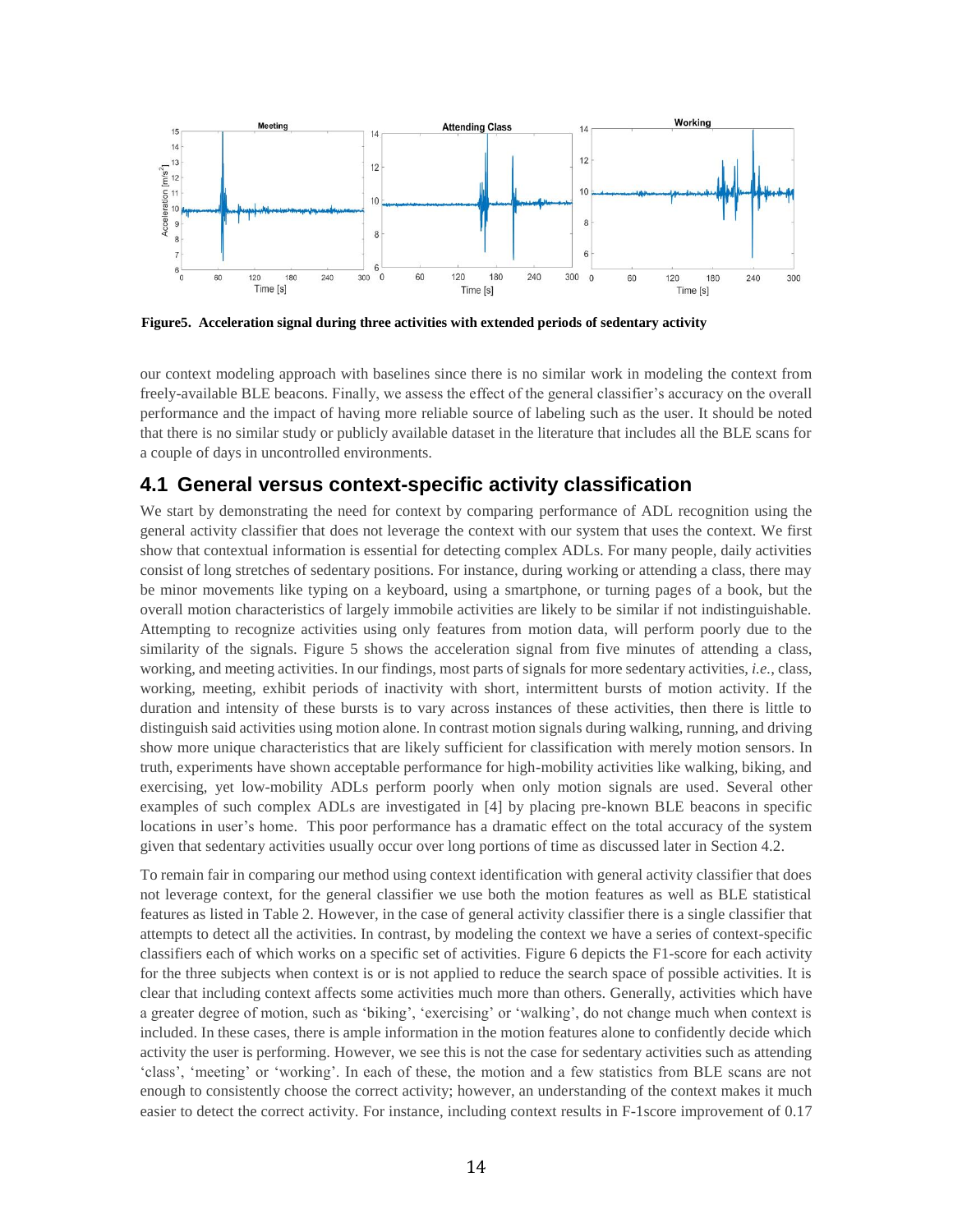

**Figure 6. Comparison of class-based F-1 score between the general activity classifier (without context) and context-specific classifier**

in attending 'class', 0.11 in 'working', 0.12 in 'meeting', 0.18 in 'cleaning' and 0.21 in 'shopping' on average. Note that the worst performing activity is 'meeting': this activity shares context with many instances of 'working' activity and has few distinguishing motion patterns of its own, making it extremely difficult to recognize this activity consistently, regardless of context knowledge. Also, modes of transportation such as 'driving' and 'walking' have lower performance (around 0.62 and 0.68, respectively) than would be expected given the amount of motion. The reason is two-fold: firstly, there were few instances of these activities in the dataset, so even a few misclassifications are highly damaging, and secondly, instances near the time of departure or arrival may detect context patterns from the previous activity, causing them to be incorrectly placed into a context model that does not consider the true activity as a possible outcome. Generally, these locomotive activities were found to have no detectable context.

Nonetheless, we see the weighted average of F-1 score increases from 0.72 to 0.80 on average. In addition to F1-score which considers both the precision and recall, the overall accuracy of activity classification is shown in Figure 7. By modeling the context and using it to narrow down the search space of activity recognition, the average accuracy increases from 73% to 82% compared to using a single classifier for activity recognition, although it is fed with both motion and BLE statistical features. It is without doubt we can claim context is advantageous to this application domain. Please note that the activities studied in this paper are mostly complicated activities of daily living where detecting all of them with merely motion sensors is very challenging and nearly impossible [4]. Examples of such activities in this study are attending class, meeting, relaxing, working as well as cooking, shopping, cleaning, and getting ready. This is a significant improvement regarding the list of activities to be detected compared to the existing works in the field of activity recognition with wearable sensors. Moreover, it should be mentioned that there is no similar study and/or dataset in the literature that contains the BLE data from all the devices in the environment for detecting such high-level ADLs with a single wrist-worn sensor to compare with our method. In this study we did not include short-term activities such as toileting or hygiene, although these activities of daily living are very important in healthcare monitoring. It would be an important future direction to expand this work by collecting more data with a more exhaustive set of labeled activities. Since most of these activities happen in a certain location, the BLE would be helpful to narrow down the search space of activities so that motion sensors can easily differentiate them without confusing with other similar activities.

## **4.2 Context Learning Performance**

In Section 4.1 we saw that using context for explicitly narrowing the search space achieves a higher accuracy than training a single model for the entire set of activities. In this section, we assess different components of our context modeling system and their impact on the performance of detecting the ADLs. It should be mentioned again that the studies that used BLE for complex ADL recognition all rely on setting up known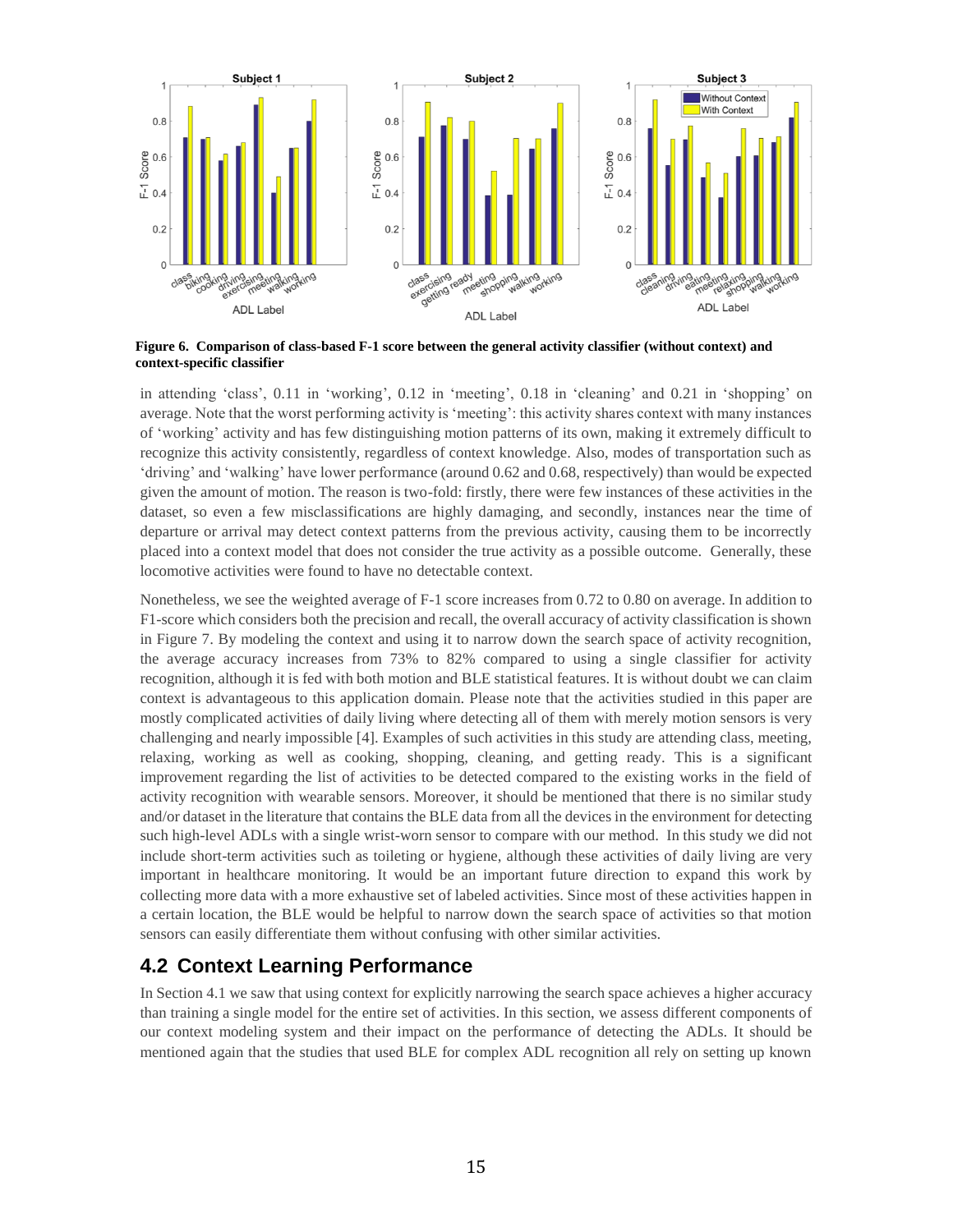

**Figure.7: Comparison of overall accuracy between the general activity classifier (without context) and context-specific classifier** 

BLE beacons in specific locations, which limits their scalability and convenience [4]. There is no study and/or dataset in the literature that contains BLE readings from all the devices without need to setting up specific hardware. As there are few related works whose methods can be applied here for a direct comparison, and also to demonstrate the importance of each component of our context training system, we compare our methods with respect to several more basic methods. In our approach, we build a set of patterns for each activity as described in Section 3.2.2. We refer to this method as Accumulative Hierarchical Agglomerative Clustering (AHAC), formally expressed in Algorithm 1. We relate patterns with activities probabilistically, i.e., the action-context probability (ACP), and use the distribution of these probabilities to infer context and narrow the set of possible activities as shown in Algorithms 2 and 3.

Therefore, we compare our methods to more basic ones based on the two aforementioned components of pattern creation and pattern usage to show the importance of each component of our framework. One basic approach is to use all singular beacons as patterns if they exceed the minimum coverage threshold in Equation 2. We refer to these as "Single-Beacon Patterns." In fact, in this approach we ignore the AHAC module and assume each single beacon is associated with a context. Another basic approach is to ignore probabilistic association between the context and activities and use the patterns such that if a single pattern is discovered from an activity's records, then we consider that activity as a candidate for recognition in that context. This is similar to building a look up table that assumes an activity *a* is probable in context *p* if there is even one observation of *a* at *p*. We refer to this as "Basic Pattern Usage." One other approach uses a single classifier where each beacon's presence is encoded as a binary feature in addition to the same set of IMU and BLE statistical features used in all the other classifiers. We also show results when patterns are extracted using the typical hierarchical agglomerative clustering (HAC) instead of our proposed modification (AHAC).

In order to account for probable noise in the detected nearables, mimic some real-world scenarios, and better evaluate our proposed method in response to challenging cases where BLE beacons can change drastically over time, we add or remove some beacons to/from the BLE records. To summarize these real-world scenarios, we simulate 1) a personally owned device by adding a specific beacon to 80% of all records, 2) beacons owned by friends or coworkers who span multiple contexts by adding specific beacons to 50% of instances of activities that may happen in the same context such as exercising and attending class, and 3) removal of some of the highly consistent beacons. We then compare our method with those described in the previous paragraph as shown in Figure 8.

According to Figure 8, our approach to pattern usage consistently outperforms the other approaches to context detection. Clearly, Basic Pattern Usage, in which only a single context pattern must be satisfied for an activity to be considered a possible outcome, performs most poorly as it is very susceptible to outliers. The mobile devices, such as subject's personal device causes different activities that do not naturally happen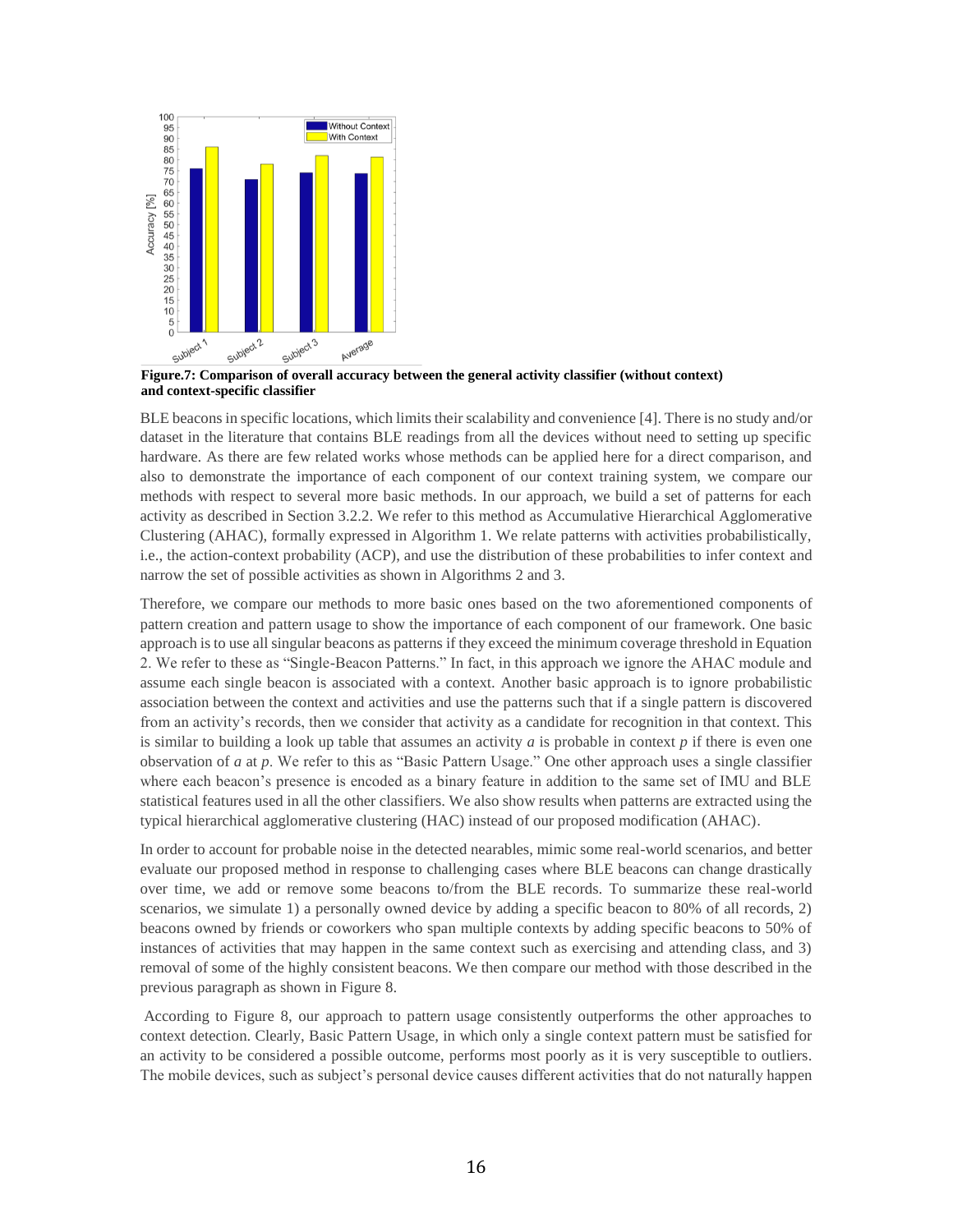

**Figure 8. Overall performance of different context detection approaches on noisy BLE data**

in the same environment to be considered probable, meaning that the model will perform little better than a single classifier using IMU and BLE statistics as input features. The difference in accuracy and F-1 score, for approaches that use ACP but different pattern sets are due to the more nuanced problems AHAC pattern extraction is designed to address. Patterns developed with AHAC can associate the mobile beacons with static beacons (or other consistent mobile beacons) from a particular context, thereby reducing the adverse effects that mobile beacons have on the distribution of ACPs when said beacon is also present in other contexts. However, AHAC will produce multi-beacon patterns composed of beacons that are frequently copresent. From these multi-beacon patterns, we get a more defined estimate of the set of feasible activities because these multi-beacon patterns will be more selective than their individual components. Even when important static beacons are not present, the combinations of multi-beacon patterns often still provide enough information to narrow the search space.

Using the single classifier, for subject 1, not a single instance of 'cooking' is recognized. Here, there was likely much reliance on specific beacons such that features from motion signals were entirely ignored. Moreover, for the single classifier, 'class' and 'working' are commonly confused with each other. We also observed that numerous instances of 'working' were misclassified as 'walking'. This is a surprising result due to the sedentary nature of working. Upon close inspection, we found that the subject walked enough within the building they work in to have a meaningful effect on the context models. This means that some beacons from their typical 'working' contexts also contain beacons considered important to walking. When we remove some highly consistent beacons from activities labeled 'working', some of those central to a context for walking still remain, causing the wrong context model to be chosen. However, when we use AHAC to extract patterns, that beacon which has a significant connection to walking forms multi-beacon patterns with beacons consistent with the 'working' activity. This more often causes the model to select the classifier trained on 'working' or both 'working' and 'walking'. In any case, the weighted-average F1-score of AHAC compared to Single-Beacon patterns is 0.78 compared to 0.70, suggesting AHAC has a substantial benefit.

To generalize these results, we see that noisier context data necessitates a clever usage of patterns. Our ACP estimation approach is effective at ignoring much of this noise by focusing on the overall set of patterns and how they relate to individual outcomes in the application domain. The means by which patterns are extracted is also important but plays a lesser role than their exact usage; we note that this is highly dependent on the data set. To quantify this, Figure 8 shows that Basic Pattern Usage has an average weighted F1-score of 0.70 and accuracy of 73% on average across all subjects, while applying ACP to those same patterns results in an increase to 0.76 F-1 score and 80% accuracy; this further increases to 0.78 and 82% when AHAC is used for pattern extraction, suggesting ACP to be the more influential part of our approach.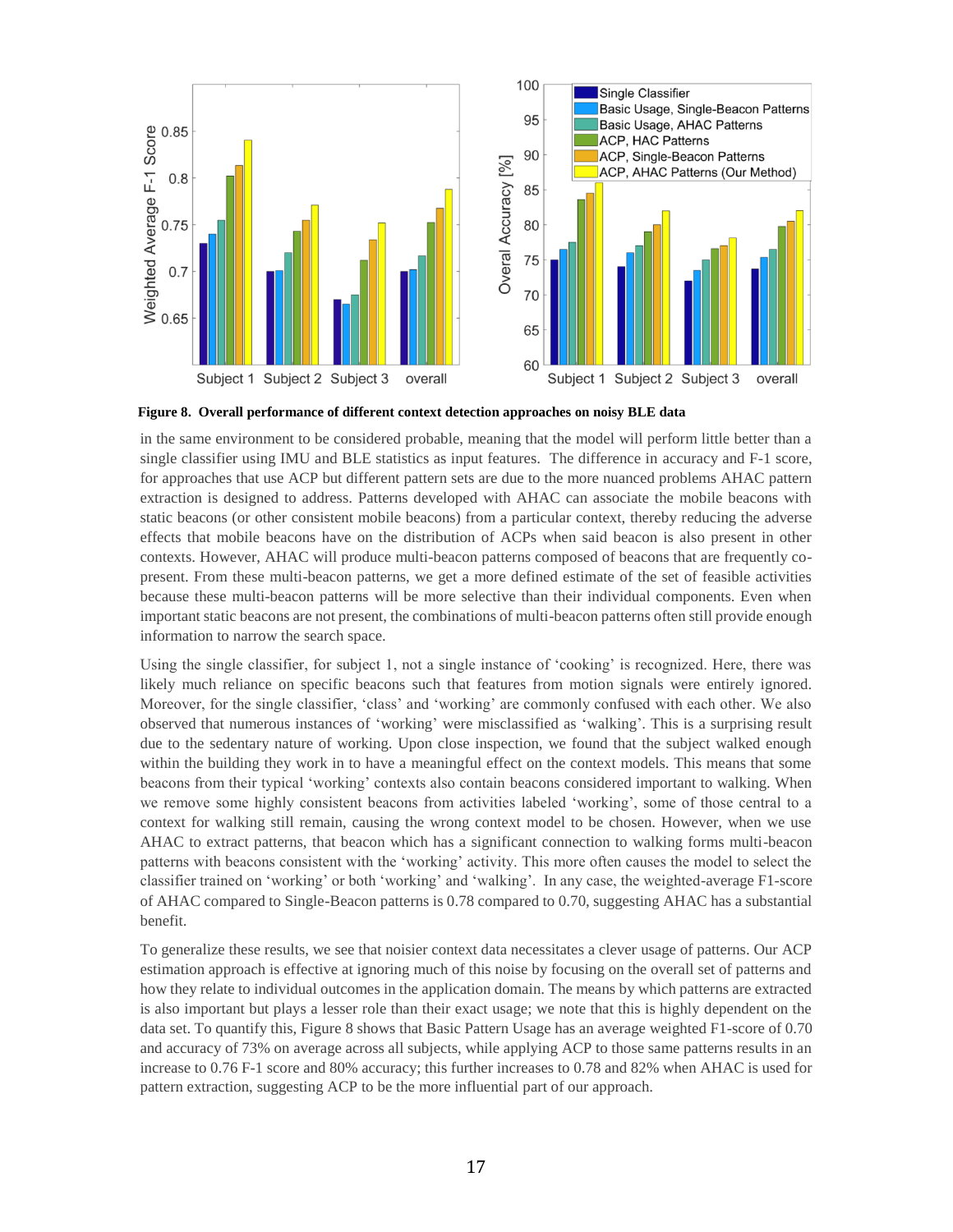

**Figure 9. (a) The effect of threshold for choosing most confident samples for context learning on the performance of the system; (b) The impact of general classifier's accuracy on the performance of the system**

It should be noted that the use of BLE devices for context identification in the literature is limited to deploying pre-known BLE beacons in specific places for localization purposes. First, this approach is burdensome for users as they need to deploy the hardware in their living environment. Second, extra infrastructure is needed to integrate the beacons. Third, it is limited to localization in specific places such as user's home. On the other hand, our proposed method leverages all the freely available BLE devices in user's locale, which could be very noisy information, but can account for both the location and the people and/or devices around the user. For example, when a user attends a class, the context may be identified as other students in the same class rather than the physical location of the classroom. Since this study is one of the first attempts towards modeling the context from freely available BLE devices broadcasted by any device around a user, we could not provide quantitative comparison with other context identification models. However, this study shows the feasibility of modeling context based on freely available BLE devices, which can enable new paradigms in detecting complex activities of daily living with wearable sensors.

## **4.3 Impact of Activity Labeling on Context Learning**

As explained in Section 3, our proposed framework does not require to use any direct label of the context for the purpose of context learning. This is a realistic assumption since it is not feasible to get such labels from users about the details of their surrounding context all the time. Instead our algorithm leverages the labels of the activities to learn the context in order to narrow down the search space. To achieve this goal, in Section 3.3 we described how the system can use the most confident labels generated by the general motion-based classifier. In this section, in Figure 9, we show how the accuracy of that general classifier can impact the overall performance of context learning. Moreover, we demonstrate the improvement that can be achieved by getting the correct activity labels from the user in Figure 10.

Figure 9-a shows that varying the threshold, which is used to select the most confident decisions from the general classifier for context learning (see Section 3.3), affects the overall accuracy of the model. The Y axis in this figure is the weighted F-1 score averaged over all the subjects. As the figure shows, very low threshold reduces the accuracy because the system ends up using samples that can be misclassified by the general classifier, which results in learning inaccurate context. Similarly, higher threshold causes choosing very small number of biased samples which results non-sufficient context learning. Based on this figure, we chose threshold of 0.8 as a reasonable number to keep the confident samples for context training given our collected dataset. Figure 9-b shows that as the error of the general classifier increases, the accuracy of the contextbased activity recognition decreases because the system ends up associating context to incorrect activities. In this figure, the X axis shows the percentage of labels to which we assigned a randomly incorrect label to mimic the error in general classifier, and Y axis is the F-1 score averaged over all the subjects. Therefore, more accurate motion-based classifier can help to better context learning, which in turn helps to more accurate recognition of activities.

A possible limitation of this approach is that when BLE devices are added or removed to/from the subject's surroundings, the system should relearn the changed context. This is a challenge since the BLE devices around a user can dynamically change over time as the person visits new places and people. Therefore, this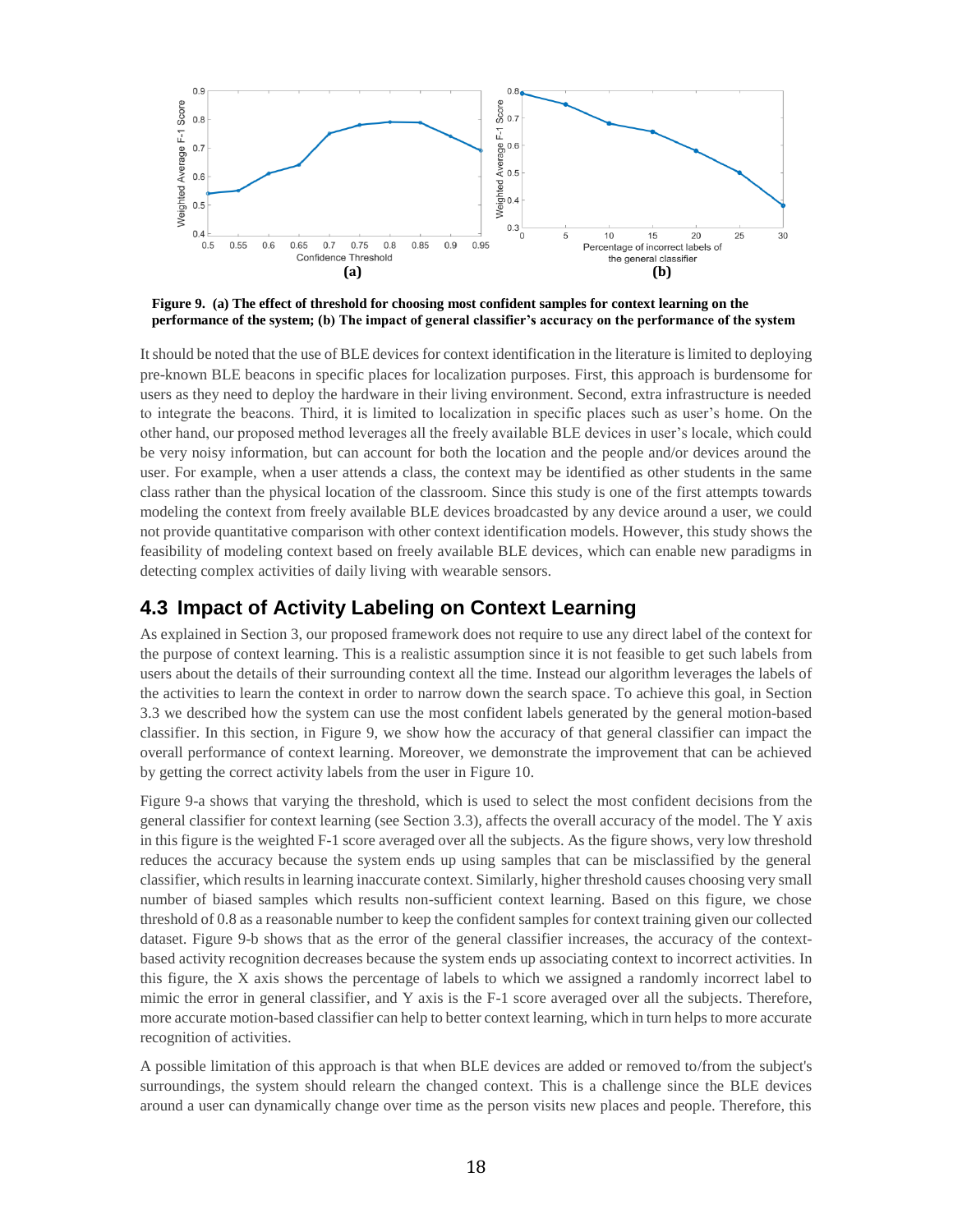

### **Figure 10. The impact of getting label from the user on the overall performance of the system**

system must always be updated via an online learning approach. It could also be combined with a supervised online learning in which the annotations can be queried from the user for more accurate training. The need for user intervention, however, could be minimized by detecting consistently observed BLE patterns and then query the user for annotation. Hence, most part of this online learning can be automated without the need for extensive user interference. This inspires an excellent future work in this area.

Figure 10 shows the performance when the labels of activities for context learning are provided by the user, which can be interpreted as the upper bound of the accuracy. As this figure shows, the overall accuracy of the system can be increased to 0.88 when the reliable labels are provided, which is 0.08 more than the accuracy when the labels are supplied by the general motion-based classifier.

## **5 CONCLUSION**

We explored data-driven context detection on passively observable devices in the user's daily environment. Our approach relies on knowledge within a chosen application domain for training the context model. In this work, the application is recognition of ADLs, and context is built from passively-sensed BLE devices. Our approach builds an offline context model by leveraging the consistency at which individual BLE devices are observed near the user when a particular action of the user, i.e., activity, is being performed. This consistency is used to generate a set of context patterns which are then mapped probabilistically back to the actions to aid performance via a reduction in the set of probable outcomes. Using this method, we achieved an average F-1 score of 0.80 for detecting ADLs from data collected in real-world as the users went about their daily lives. This method offers a significant improvement over a single classifier approach for the same input features and has been shown to be more robust to realistic types of noise than similar methods. Important advantages of our proposed method compared to the state-of-the-art environmental context detection approaches are that it does not require one to deploy additional hardware and infrastructure, reduces users' burden, and can potentially infer the context related to both physical location and people and/or devices around a user. The proposed technique enhances the capabilities of wearable sensors by helping them understand their working environment. It also enables detecting complex ADLs with a single wrist-worn motion sensor.

## **ACKNOWLEDGMENT**

This work was supported in part by the National Institute of Health, under grant 1R01EB028106. Any opinions, findings, conclusions, or recommendations expressed in this material are those of the authors and do not necessarily reflect the views of the funding organizations

### **REFERENCES**

- [1] A. Akbari and R. Jafari, "Transferring activity recognition models for new wearable sensors with deep generative domain adaptation," in *Proceedings of the 18th International Conference on Information Processing in Sensor Networks*, 2019, pp. 85–96.
- [2] B. Ibrahim, J. McMurray, and R. Jafari, "A Wrist-Worn Strap with an Array of Electrodes for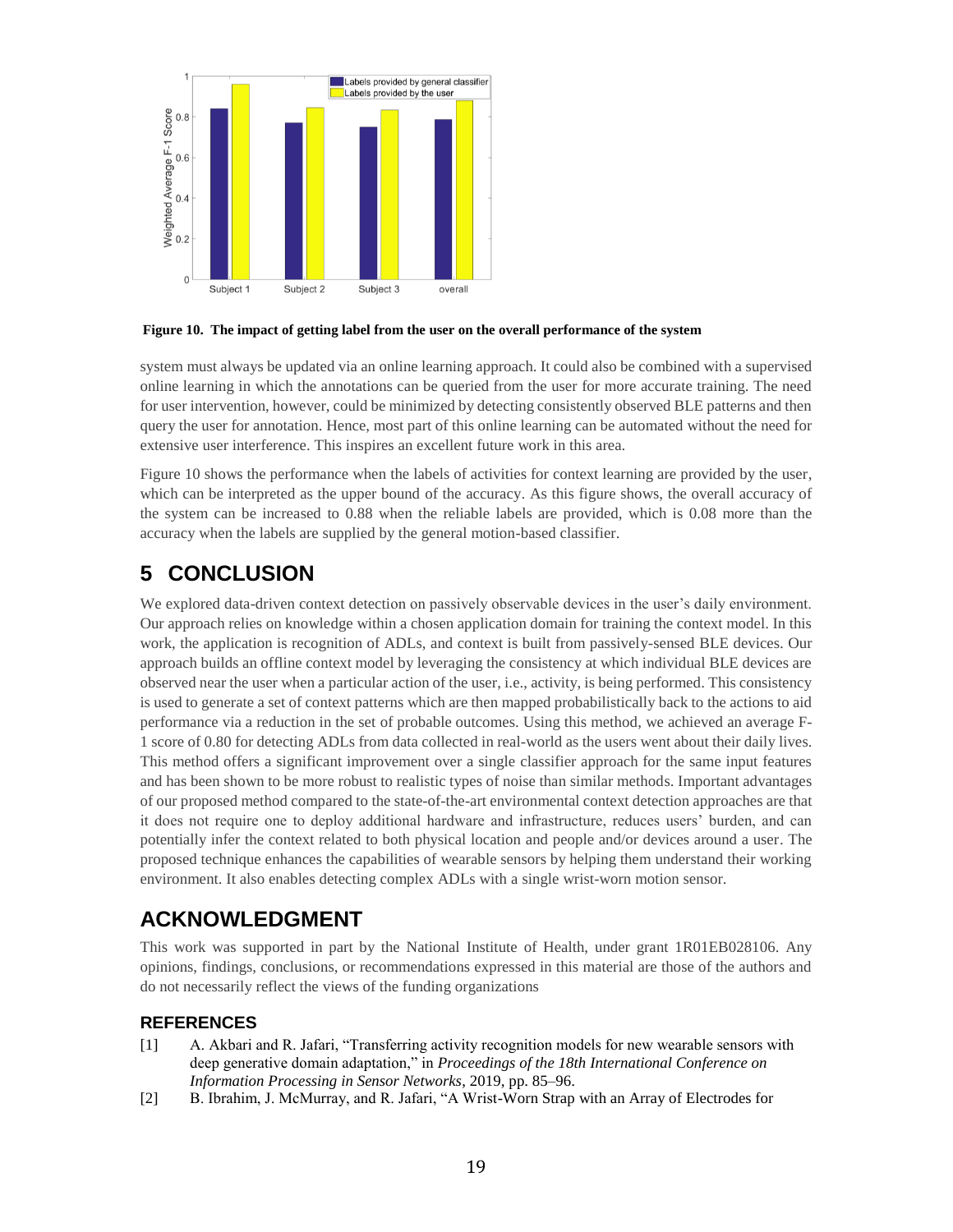Robust Physiological Sensing," in *2018 40th Annual International Conference of the IEEE Engineering in Medicine and Biology Society (EMBC)*, 2018, pp. 4313–4317.

- [3] M. Esfahani, M. Iman, and M. A. Nussbaum, "Classifying Diverse Physical Activities Using Smart Garments," *Sensors*, vol. 19, no. 14, p. 3133, 2019.
- [4] P. Bharti, D. De, S. Chellappan, and S. K. Das, "HuMAn: Complex Activity Recognition with Multi-modal Multi-positional Body Sensing," *IEEE Trans. Mob. Comput.*, vol. 18, no. 4, pp. 857– 870, 2019.
- [5] R. Solis, A. Pakbin, A. Akbari, B. J. Mortazavi, and R. Jafari, "A human-centered wearable sensing platform with intelligent automated data annotation capabilities," in *Proceedings of the International Conference on Internet of Things Design and Implementation*, 2019, pp. 255–260.
- [6] G. Sprint, D. Cook, R. Fritz, and M. Schmitter-Edgecombe, "Detecting health and behavior change by analyzing smart home sensor data," in *2016 IEEE International Conference on Smart Computing (SMARTCOMP)*, 2016, pp. 1–3.
- [7] P. Bharti, A. Panwar, G. Gopalakrishna, and S. Chellappan, "Watch-dog: detecting self-harming activities from wrist worn accelerometers," *IEEE J. Biomed. Heal. informatics*, vol. 22, no. 3, pp. 686–696, 2017.
- [8] L. Wang, T. Gu, X. Tao, H. Chen, and J. Lu, "Recognizing multi-user activities using wearable sensors in a smart home," *Pervasive Mob. Comput.*, vol. 7, no. 3, pp. 287–298, 2011.
- [9] A. Bulling, U. Blanke, and B. Schiele, "A tutorial on human activity recognition using body-worn inertial sensors," *ACM Comput. Surv.*, vol. 46, no. 3, p. 33, 2014.
- [10] A. Akbari, J. Wu, R. Grimsley, and R. Jafari, "Hierarchical signal segmentation and classification for accurate activity recognition," in *Proceedings of the 2018 ACM International Joint Conference and 2018 International Symposium on Pervasive and Ubiquitous Computing and Wearable Computers*, 2018, pp. 1596–1605.
- [11] A. Akbari and R. Jafari, "An Autoencoder-based Approach for Recognizing Null Class in Activities of Daily Living In-the-wild via Wearable Motion Sensors," in *ICASSP 2019-2019 IEEE International Conference on Acoustics, Speech and Signal Processing (ICASSP)*, 2019, pp. 3392– 3396.
- [12] J. C. Krumm, E. J. Horvitz, and R. Hariharan, "Integration of location logs, GPS signals, and spatial resources for identifying user activities, goals, and context." Google Patents, 2011.
- [13] E. R. Sykes, S. Pentland, and S. Nardi, "Context-aware mobile apps using iBeacons: towards smarter interactions," in *Proceedings of the 25th Annual International Conference on Computer Science and Software Engineering*, 2015, pp. 120–129.
- [14] G. W. Musumba and H. O. Nyongesa, "Context awareness in mobile computing: A review," *Int. J. Mach. Learn. Appl.*, vol. 2, no. 1, p. 5, 2013.
- [15] M. Weiser, "The computer for the 21st century," *IEEE pervasive Comput.*, vol. 1, no. 1, pp. 19–25, 2002.
- [16] C. Perera, A. Zaslavsky, P. Christen, and D. Georgakopoulos, "Context aware computing for the internet of things: A survey," *IEEE Commun. Surv. tutorials*, vol. 16, no. 1, pp. 414–454, 2014.
- [17] L. Herranz, S. Jiang, and R. Xu, "Modeling restaurant context for food recognition," *IEEE Trans. Multimed.*, vol. 19, no. 2, pp. 430–440, 2016.
- [18] R. Reichle *et al.*, "A comprehensive context modeling framework for pervasive computing systems," in *IFIP International Conference on Distributed Applications and Interoperable Systems*, 2008, pp. 281–295.
- [19] D. De, P. Bharti, S. K. Das, and S. Chellappan, "Multimodal wearable sensing for fine-grained activity recognition in healthcare," *IEEE Internet Comput.*, vol. 19, no. 5, pp. 26–35, 2015.
- [20] A. Filippoupolitis, W. Oliff, B. Takand, and G. Loukas, "Location-enhanced activity recognition in indoor environments using off the shelf smart watch technology and BLE beacons," *Sensors*, vol. 17, no. 6, p. 1230, 2017.
- [21] L. Aalto, N. Göthlin, J. Korhonen, and T. Ojala, "Bluetooth and WAP push based location-aware mobile advertising system," in *Proceedings of the 2nd international conference on Mobile systems, applications, and services*, 2004, pp. 49–58.
- [22] J. Zheng and L. M. Ni, "An unsupervised learning approach to social circles detection in ego bluetooth proximity network," in *Proceedings of the 2013 ACM international joint conference on Pervasive and ubiquitous computing*, 2013, pp. 721–724.
- [23] M. Han, J. Bang, C. Nugent, S. McClean, and S. Lee, "A lightweight hierarchical activity